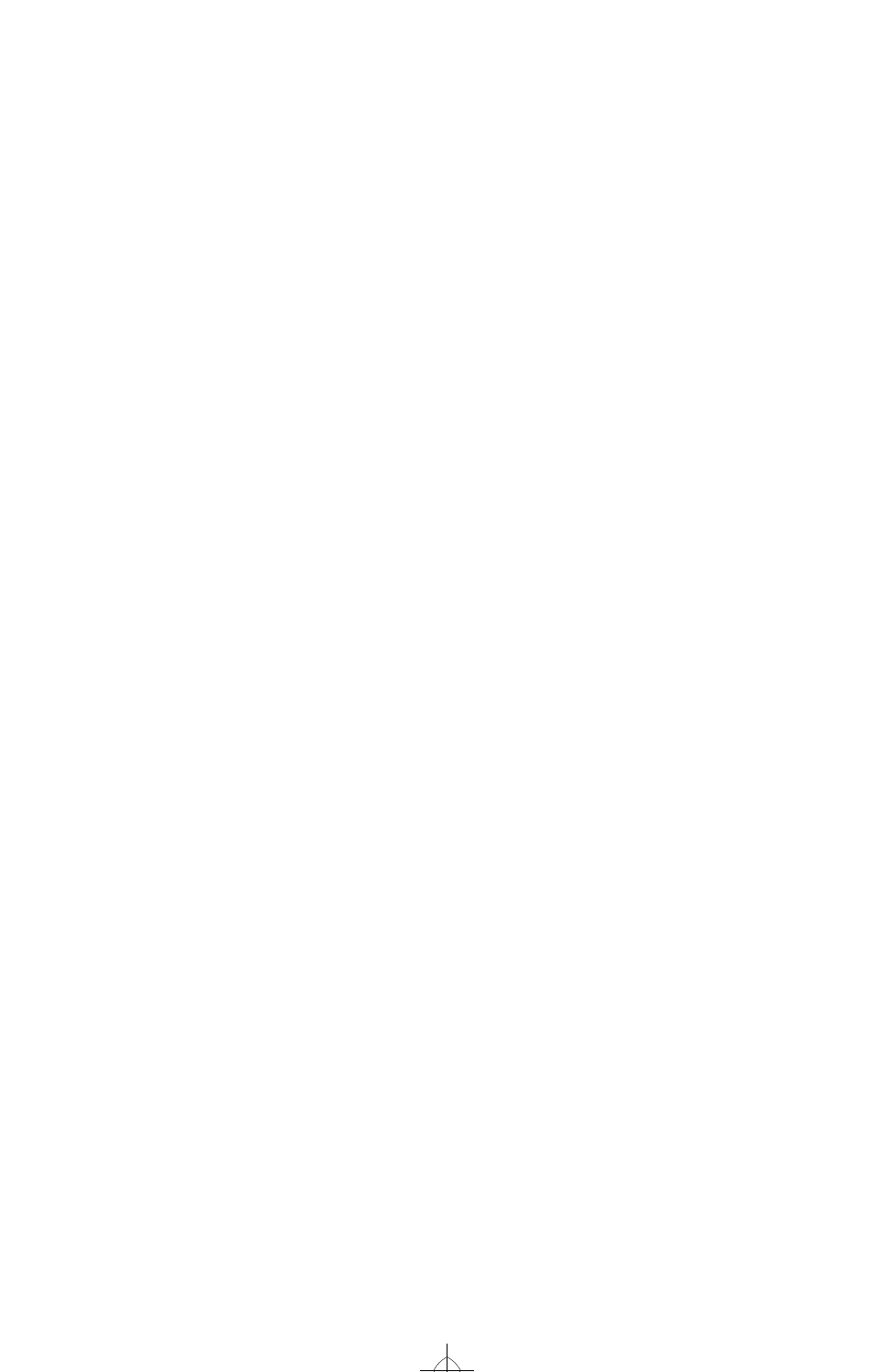## **FINANCIAL REPORTING ADVISORY BOARD**

### **Report for the period April 2015 to March 2016**

Presented to the House of Commons pursuant to Section 24(4) of the Government Resources and Accounts Act 2000

Laid before the Northern Ireland Assembly under Section 20(3) of the Government Resources and Accounts Act (Northern Ireland) 2001 by the Department of Finance and Personnel

The report is laid before the Scottish Parliament and presented to the Audit and Finance Committees of the Scottish Parliament by agreement with the Scottish Ministers

The report is submitted to the Public Accounts Committee of the National Assembly for Wales by the Welsh Government

*Ordered by* The House of Commons *to be printed on 6 December 2016*

HC 558 SG/2016/236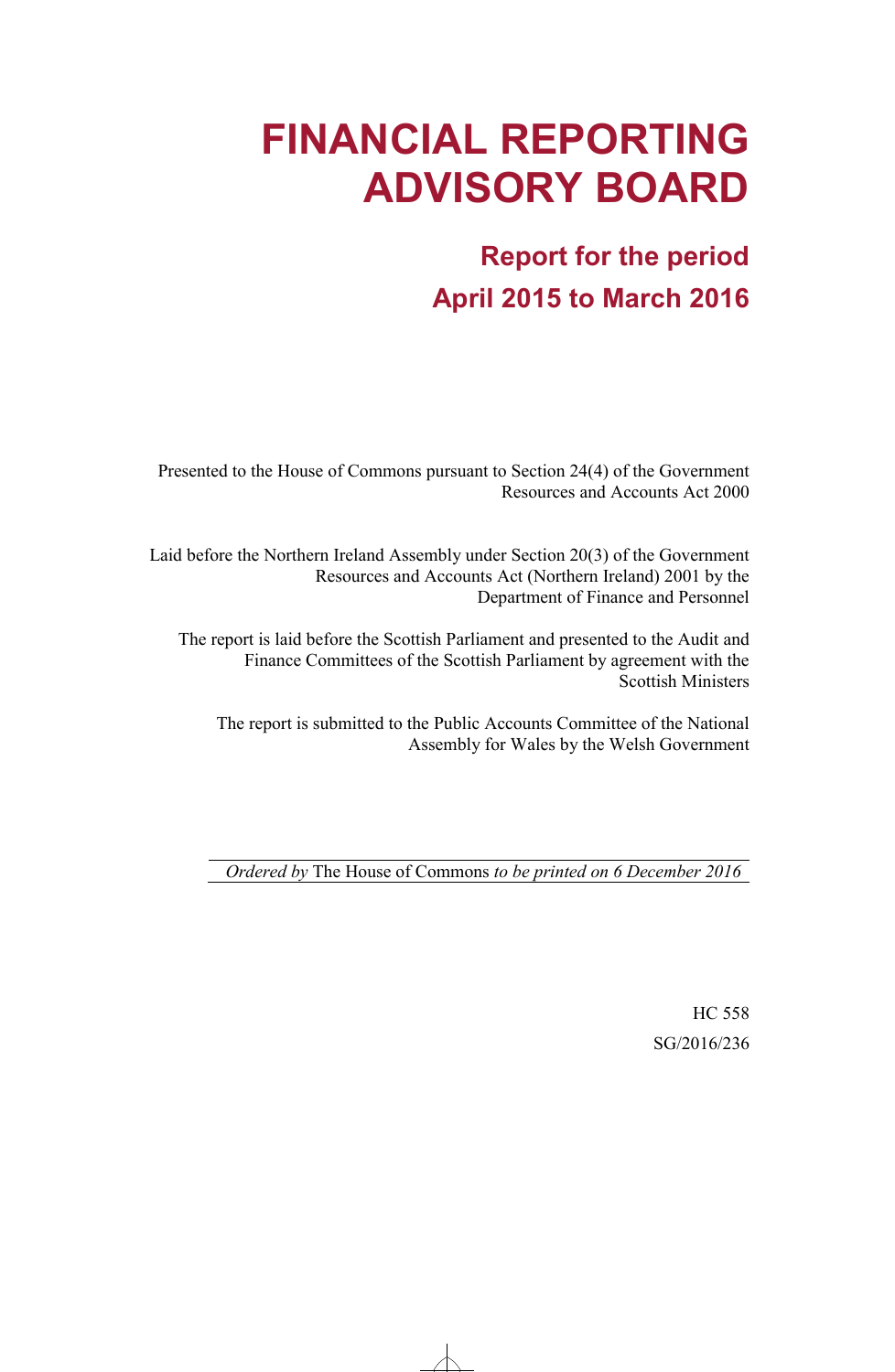

© Crown copyright 2016

This publication is licensed under the terms of the Open Government Licence v3.0 except where otherwise stated. To view this licence, visit nationalarchives.gov.uk/doc/open-government-licence/version/3 or write to the Information Policy Team, The National Archives, Kew, London TW9 4DU, or email: psi $@$ nationalarchives.gsi.gov.uk.

Where we have identified any third party copyright information you will need to obtain permission from the copyright holders concerned.

This publication is available at www.gov.uk/government/publications

Any enquiries regarding this publication should be sent to us at ian.bulmer@hmtreasury.gsi.gov.uk

Print ISBN 9781474139199 Web ISBN 9781474139205

ID 28111608 12/16

Printed on paper containing 75% recycled fibre content minimum

Printed in the UK by the Williams Lea Group on behalf of the Controller of Her Majesty's Stationery Office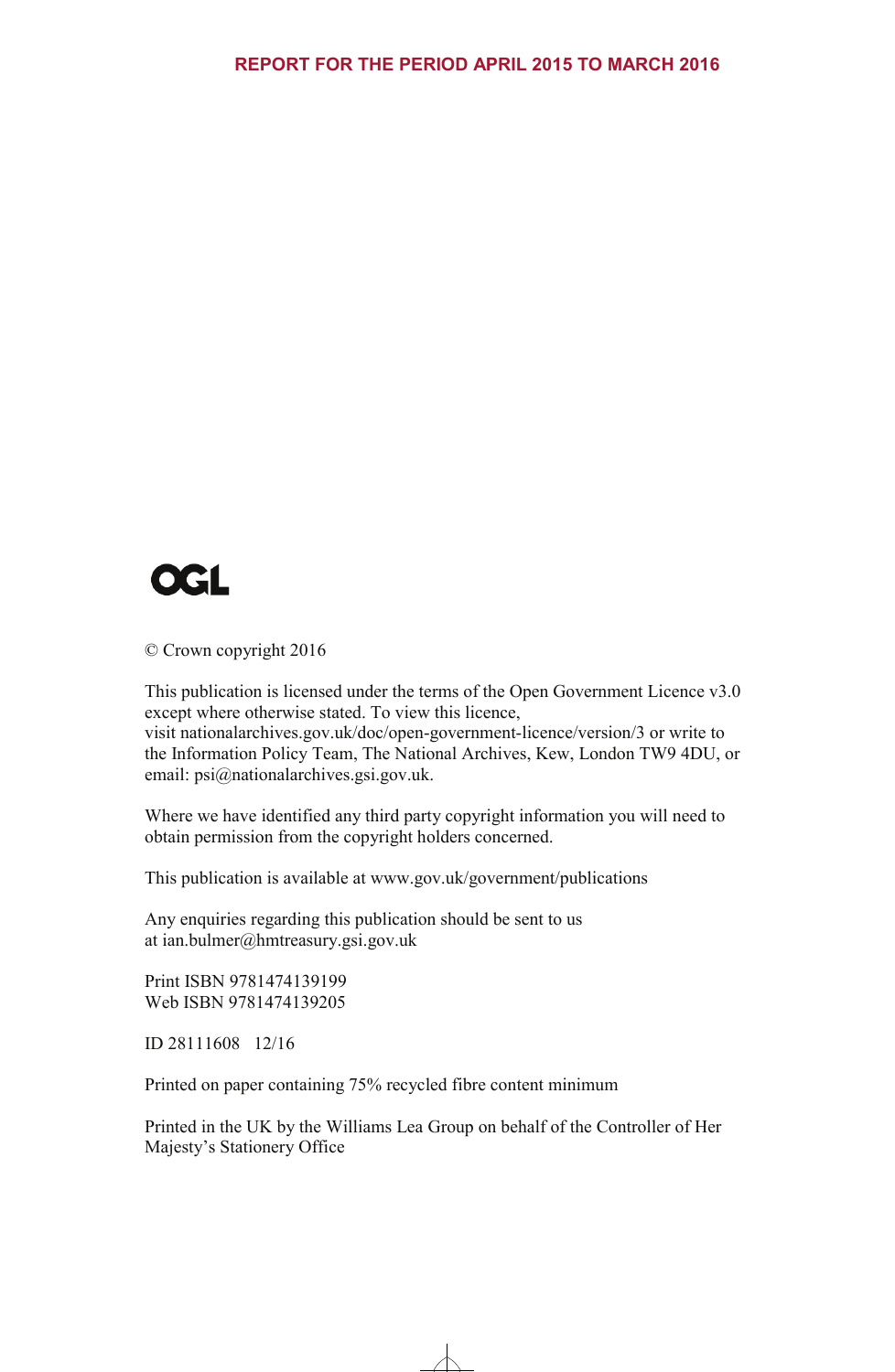## *Board Membership*

| Chair:                     | Kathryn Cearns                    |                              |
|----------------------------|-----------------------------------|------------------------------|
| Members:                   | David Aldous                      | David Hobbs                  |
|                            | <b>Anthony Appleton</b>           | Ron Hodges                   |
|                            | <b>Andrew Baigent</b>             | <b>Kate Mathers</b>          |
|                            | <b>Bob Branson</b>                | Joanne McBurney              |
|                            | Andrew Buchanan                   | Maggie McGhee (to Mar 2016)  |
|                            | Gareth Caller                     | Veronica Poole               |
|                            | Ross Campbell (to June 2015)      | Vicky Rock (from Nov 2016)   |
|                            | Ian Carruthers (to Nov 2015)      | Alison Scott (from Mar 2016) |
|                            | <b>Jason Dorsett</b>              | Mike Usher (to Mar 2016)     |
|                            | Ruth Elliot                       | Aileen Wright                |
|                            | Gawain Evans                      | Derek Yule                   |
|                            | Neil Hartley                      |                              |
| Parliamentary<br>Observer: | Sir Edward Leigh MP (to Nov 2015) |                              |

Craig MacKinley MP (from Mar 2016)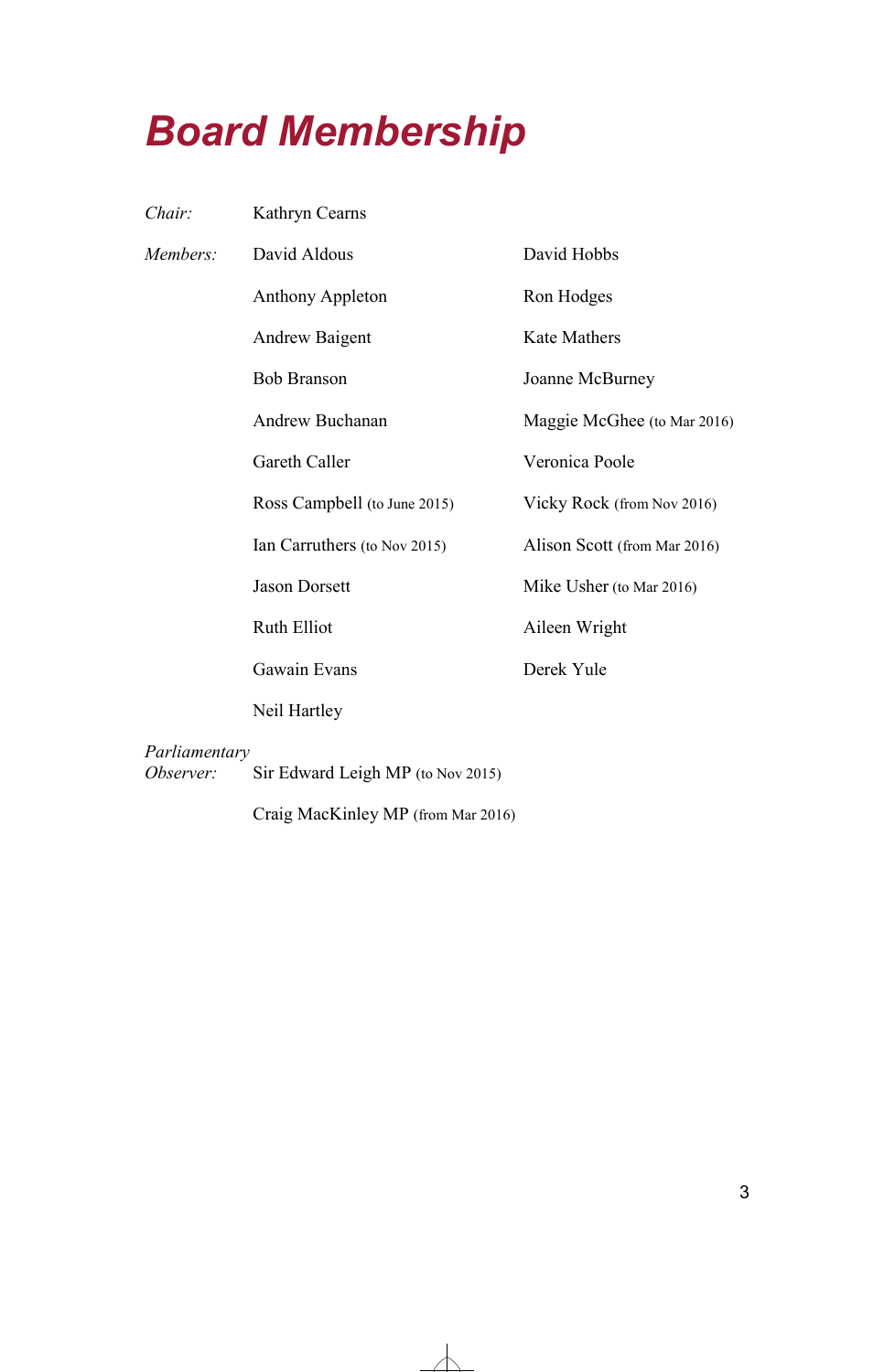### *Chairman's Foreword*

This is my last report as Chairman of FRAB, as I will by June 2016 have served for six years. The Executive Summary and detail of the report describe the work of the Board this year and indicate the challenges to come. As this is my last report as Chairman, I would like to reflect on one or two fundamental issues in UK public sector reporting.

The UK public sector is in the vanguard of high quality financial reporting in Europe, if not the world, and the considerable advances made in the clarity and quality of information reported by government have been made at substantial cost. The benefits achieved have, in my view, outweighed those costs, both in terms of the better and wider range of information provided to Parliament and the public, but also in the impetus accruals accounting and budgeting has given to better financial management and control. Whether at local authority, NHS, central government or at the Whole of Government Accounts level, financial reporting offers different and wider insights into how the government spends UK taxpayers' money and makes commitments for future expenditure.

Financial reporting on the basis of private sector accounting standards, adapted for the public sector where appropriate, is of course not sufficient for government financial management and budgeting purposes. There is an inherent tension, as in the private sector, between the historical stewardship and investment decisionmaking focus of financial reporting and the national accounts methodologies for fiscal measures and budgeting for future affordability. While both benefit from much of the same improved accruals information, they have different purposes. Those differences provide substantial insights when considering how government actions today commit the country to courses of expenditure and obligation. It is in my view dangerous to focus on one system over the other, particularly if that risks losing the coherent view offered by financial reporting based on International Financial Reporting Standards (IFRS). Nevertheless it is important to make these systems of reporting work together as well as possible.

The financial crisis and the sovereign debt crisis that followed have been pertinent reminders of the considerable barriers to sustainable public finance caused by the lack of reliable, coherent financial information on government finances in many countries. While the fiscal focus on debt is of great importance, it does not capture wider asset and liability figures and these have much to say about government activity and future commitments: on the asset side around the physical and intangible asset base, and on the liability side around some significant and long-term provisions, such as for medical negligence litigation, nuclear decommissioning, PFI and pension commitments.

These issues mean that it is important for the overall system of government reporting and financial management to be fit for purpose, for its different parts to interact effectively and for all aspects to be scrutinised and used by those who receive the information. In the end, it is only that scrutiny that will ensure financial reporting fulfils its vital stewardship function.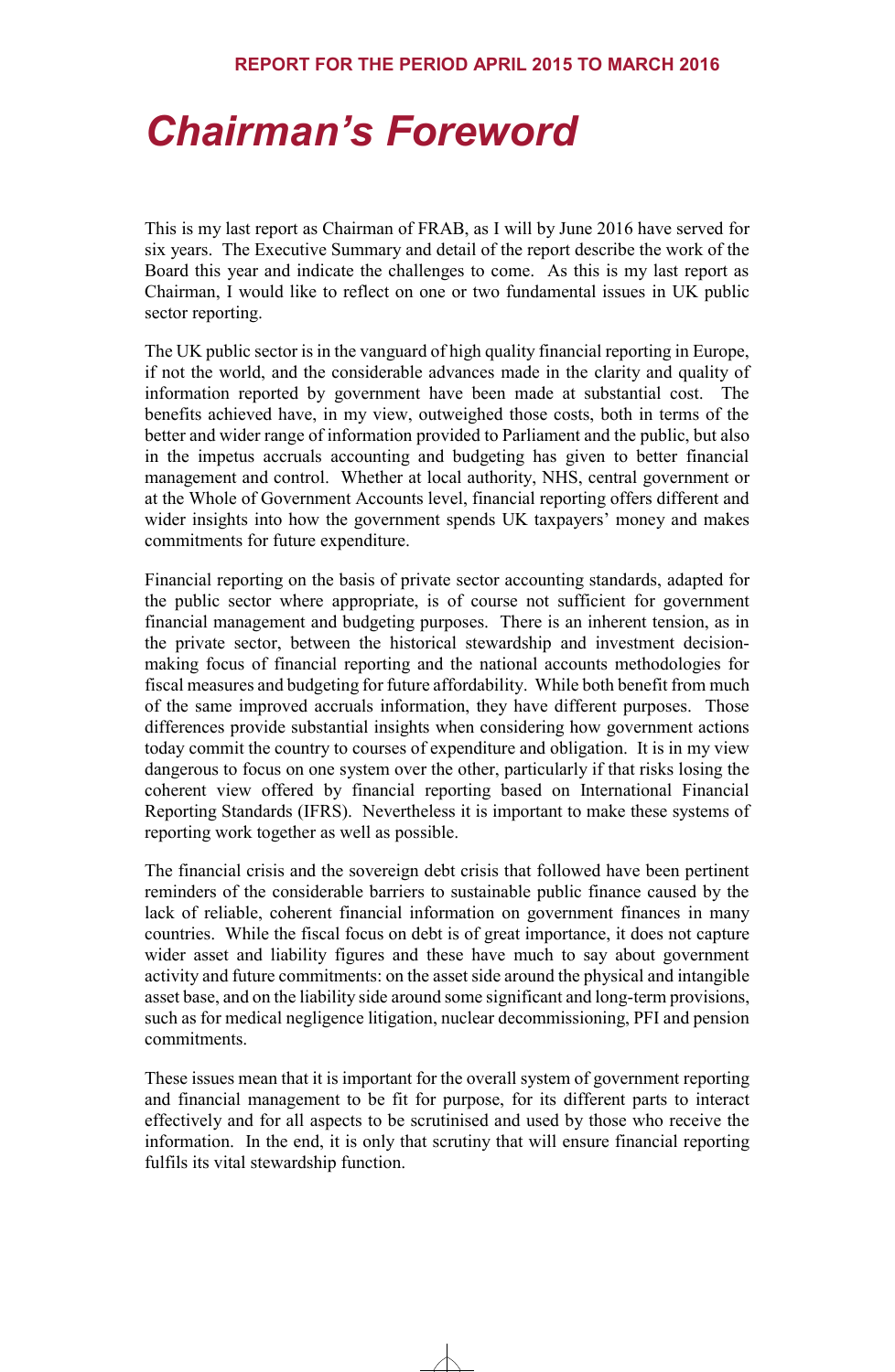I would like to end by thanking all those who have served on the Board during my tenure as Chairman, as well as the secretariat staff at the relevant authorities who have carried out work for the Board. Their efforts have been considerable and they have all worked extremely hard, in the public interest, towards better government reporting and accountability. I have enjoyed working with all of them and wish the Board all success in the future in carrying out its important independent role.

Kathryn Cearns

6 December 2016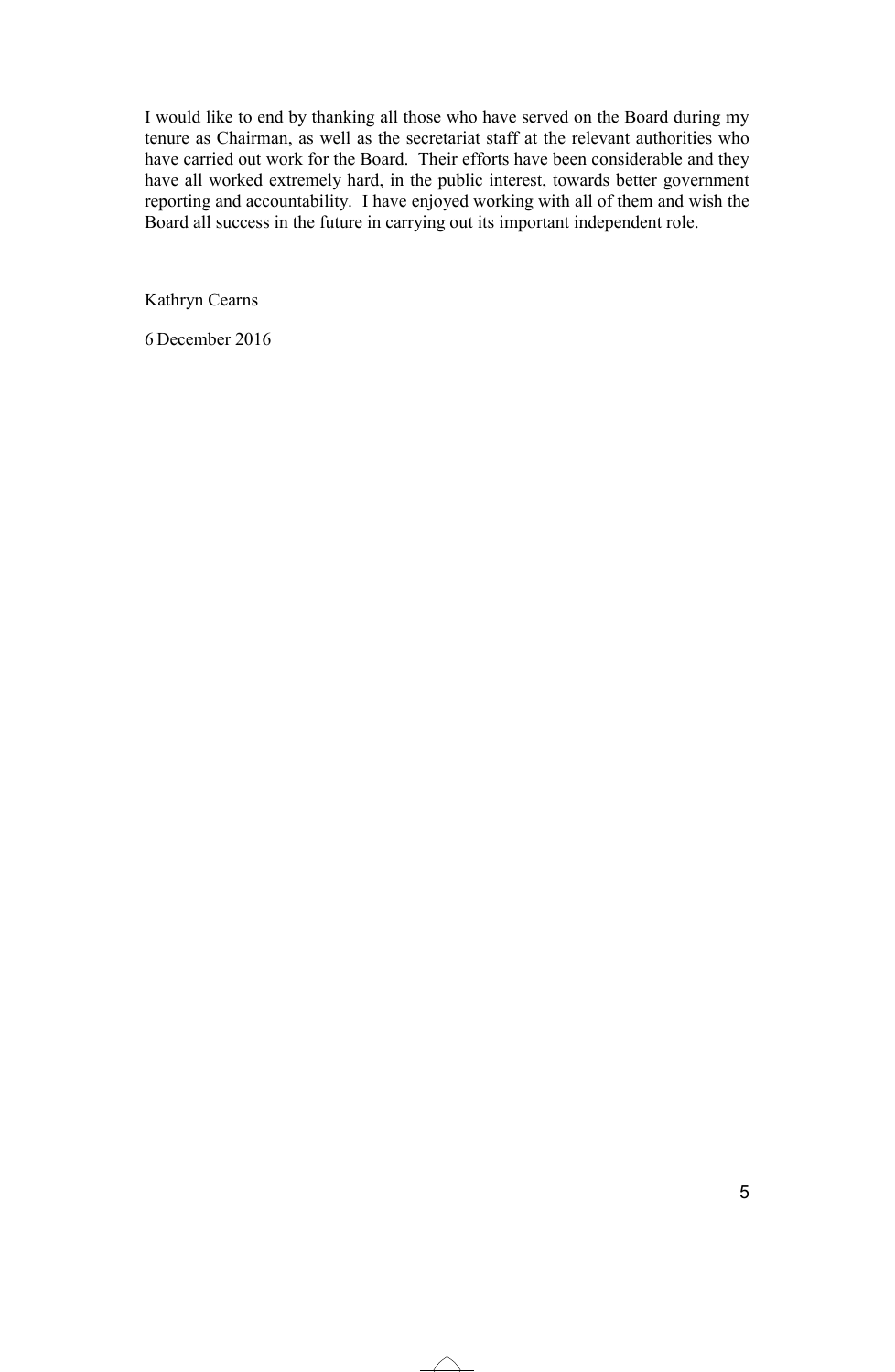## *Executive Summary*

This is the 19th report of the Financial Reporting Advisory Board (the Board). The Board's primary objective is to promote the highest standards of financial reporting by government through the provision of independent advice. The report is addressed to the Committee of Public Accounts and the Treasury Select Committee in the Westminster Parliament, to the Northern Ireland Assembly, to Scottish Ministers and to the Public Accounts Committee of the National Assembly for Wales. The report covers the year April 2015 to March 2016.

#### *Board membership*

The 2015-16 financial year saw the Board undergo a number of changes of membership. These included the departure of Ian Carruthers following his appointment as the next Chair of the International Public Sector Accounting Standards Board (IPSASB) with effect from 1 January 2016. The Board congratulates Ian and is grateful that he continues to be an observer on the FRAB. The Board's Parliamentary observer, Sir Edward Leigh MP, also stood down: the Board would like to express its thanks and gratitude to Sir Edward for his efforts in working with the Board. The Board welcomes Craig McKinley MP as Sir Edward's replacement as Parliamentary observer. The Board likewise thanks Ross Campbell, and Mike Usher and welcomes new members, Alison Scott and Vicky Rock.

Finally, after six years as Chairman of the FRAB, Kathryn Cearns will be stepping down in mid-2016 in compliance with the Board's governance arrangements. The coming year therefore promises to be one of transition under a new Chairman.

#### *A major impact in the coming year: discount rates*

The Board has had the issue of discount rates on its agenda for a considerable period of time. The use of discount rates is important in financial reporting, as in actuarial and other economic measurement systems, to reflect the time value of money. In other words, there is an economic difference between two liabilities of the same nominal amount, but where one is to be settled in cash in 10 years' time and the other in 20 years' time: the present value of the former will be higher than the latter. The time value of money reflects an economic reality that cannot be ignored (unless the impact is immaterial) without making accounts misleading. The higher the discount rate, the lower the liability present value will be when it is applied.

The aim of the accounts here is to give a fair picture of present value, to reflect what would rationally be paid to settle the liability at the year end, and without discounting this would not be possible. This is not the same as assuming a fulfilment approach, where the government entity will settle the liability as it becomes due out of future cash inflows or assets set aside for the purpose now to meet the liability when it becomes due in future, where the value of those assets may rise over time. A settlement approach allows a more neutral and comparable form of measurement. This means that the discount rate to be applied must be one that reflects only the time value of money and the risk inherent in the cash flows to settle the liability, where the cash flows themselves are not risk-adjusted. Accounting standards specifically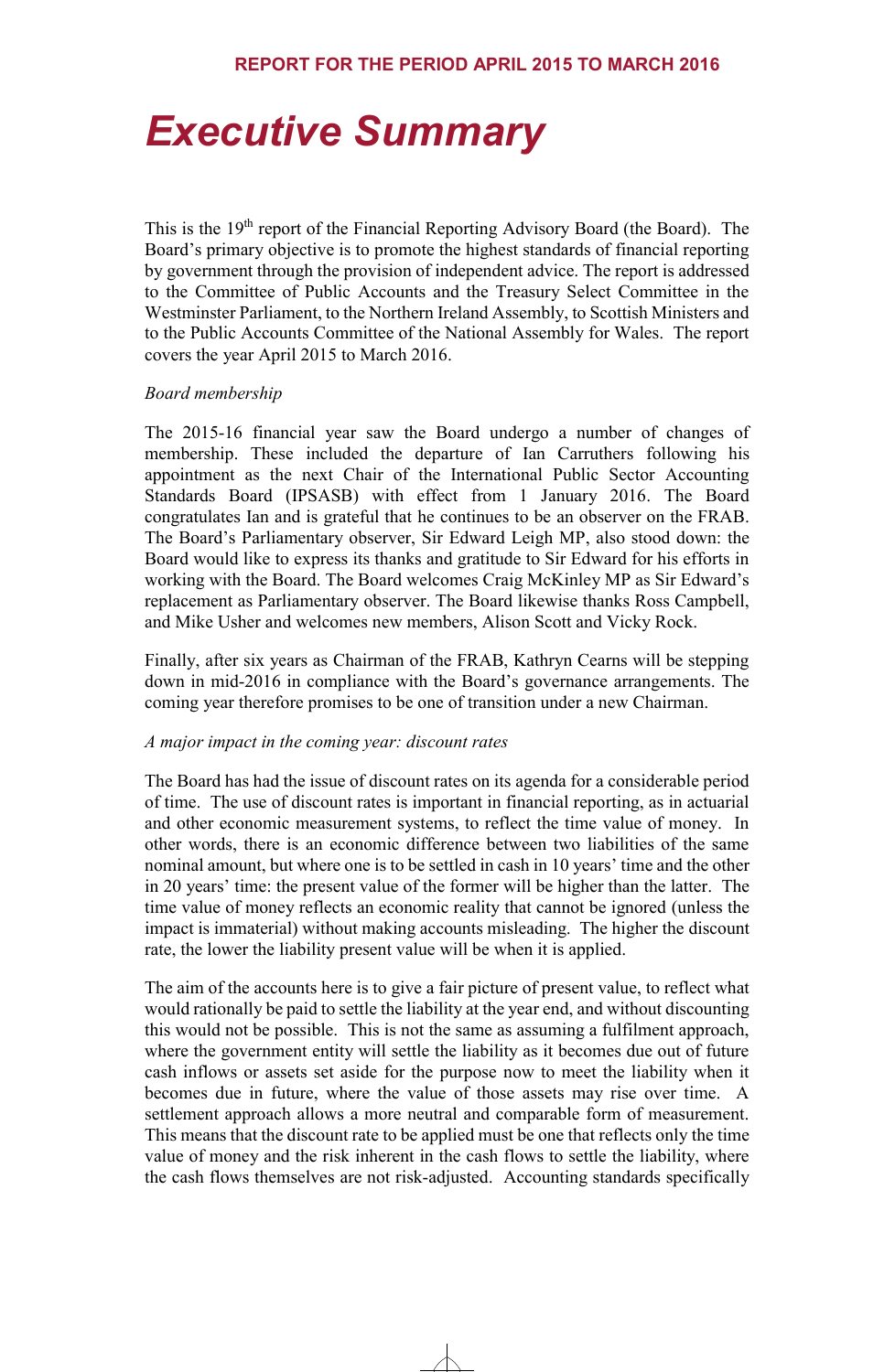exclude the use of discount rates that reflect the source of the funding to meet the liabilities, whether from future funding or existing assets.

Nevertheless, the application of discount rates, and the impact when they change, can be difficult for users of accounts to appreciate. It is therefore important for government bodies to disclose the impact of changes clearly and with sufficient disaggregation and explanation of the impact.

The greatest effect in 2015-16 will be on the measurement of long-term provisions such as NHS medical negligence provisions and nuclear decommissioning liabilities. The Relevant Authorities requested, and the Board agreed, that the discount rates for such long-term provisions only had to change every Spending Review rather than annually as usually required by accounting standards. 2015-16 is such a year where that change is made, but the effect on this occasion is that the drop from an old, relatively high rate to a much lower current rate, which reflects present interest rates but which reduces the value of liabilities rather less, means that there will be a very substantial increase in the recorded value of these important long-term provisions.

Government reporting entities need to ensure that this change is properly described, but it is important not to suggest that such movements in value are meaningless just because they do not reflect cash changes. These valuations reflect real economic phenomena that, were such liabilities to be transferred to a third party (whether or not that is possible) rather than holding them to when they fall due, would be taken into account in the transaction price calculation between the parties. It is this type of objective measurement methodology that accounting standards are seeking to apply.

#### *Changes to accounting guidance*

Last year's report gave initial consideration to the forthcoming introduction of two new Standards: IFRS 15 Revenue from Contracts with Customers and IFRS 9 Financial Instruments. While neither are currently due to be effective until 1 January 2018, the lead time required to ensure that the full implications on the public sector are adequately considered has meant that the Board has worked closely with Relevant Authorities in 2015-16 to secure this objective. For much of the year the Board's focus has been identifying those issues or decisions that need to be considered early on in the process, for example on transition arrangements.

Following the Board's extensive work with Relevant Authorities over recent years on IFRS 13 Fair Value Measurement, the Standard was adopted into manuals for the first time in the 2015-16 financial year.

The Board also gave initial consideration to the forthcoming introduction of IFRS 16 Leases. This was issued by the IASB in January 2016 with an effective date for UK public sector reporting purposes of the 2019-20 financial year; this is discussed further below.

#### *Improvements to financial reporting*

2015-16 saw the introduction of restructured annual report and accounts (ARAs) in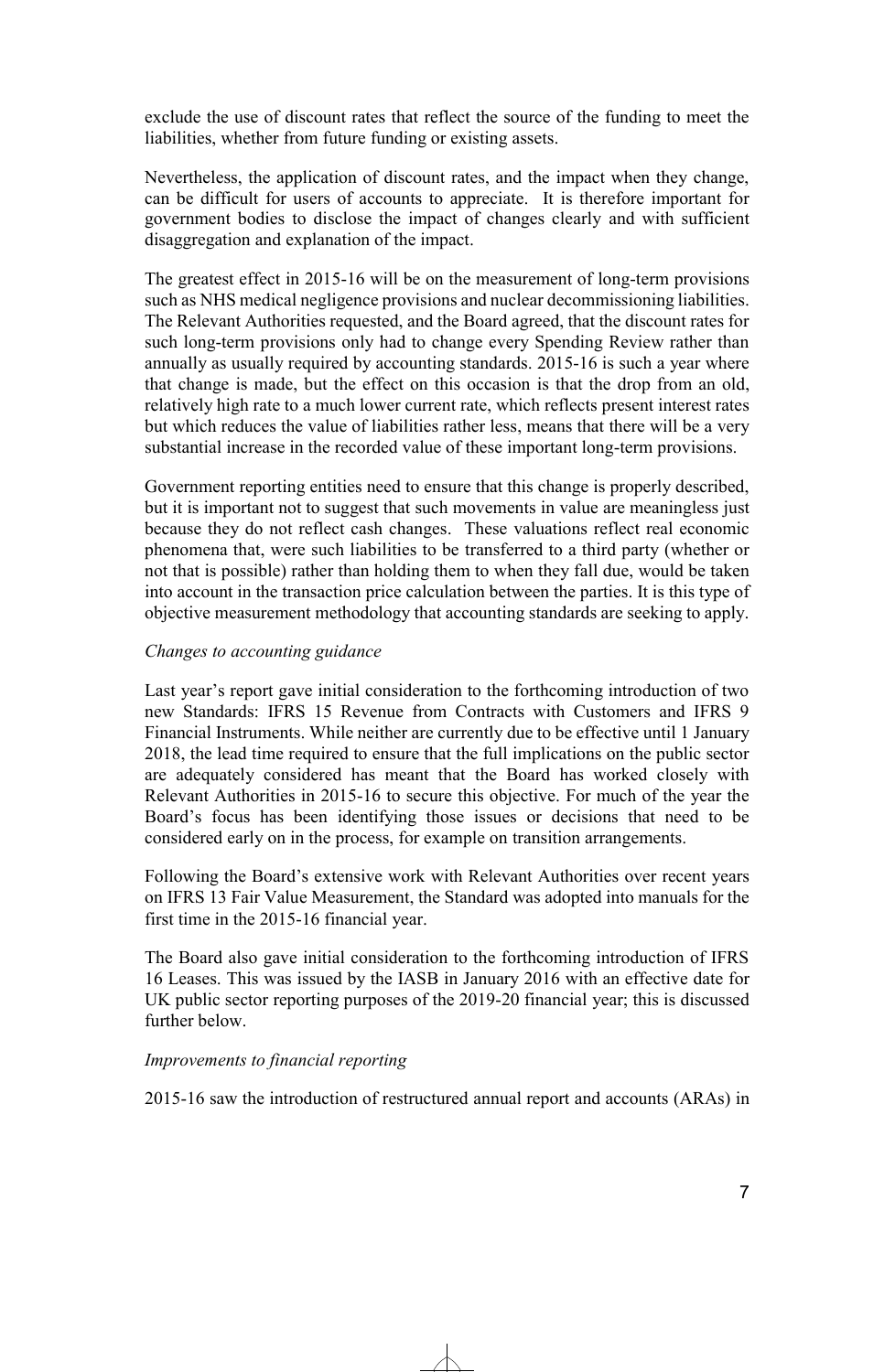line with the findings of the *Simplifying and Streamlining Accounts* project<sup>1</sup> (the 'Project'). The Board discussed the next stage of the Project with a particular focus on the appropriate reporting requirements for smaller bodies that are consolidated into a departmental group. The Board also advised the Department for Business, Innovation and Skills (BIS) on a proposed pilot project for the rationalisation of financial reporting among Research Council bodies.

The Board considered the changes to treatment of research and development costs in the national accounts framework, setting out the effects of the new European System of Accounts 2010 (ESA 2010) which came into effect for Member states in September 2014. The Board supported the Treasury's proposal not to change financial reporting requirements under the FReM in response to the change in statistical reporting.

A major change in reporting guidance came in the Group Manual for Accounts merger with the Foundation Trust Annual Reporting. The merged manual will provide one detailed direction over accounts for all Department of Health bodies including NHS foundation trusts, and will be produced for the 2016-17 financial year.

The Financial Reporting Manual (FReM) 2016-17 was given due consideration by the Board having been published in December 2015. No further changes to the FReM 2016-17 were proposed from the 2015-16 version, which provides some stability for reporting entities.

The CIPFA/LASAAC Code of Practice on Local Authority Accounting has undergone significant changes for 2016-17. The major issue, successfully implemented after much debate and challenge, is a change in accounting treatment for network road assets, bringing their current value on balance sheet, in line with other public sector assets, and in the process addressing one of the major audit qualifications for the Whole of Government Accounts (WGA). Improvements in the presentation of financial statements with new formats and reporting requirements have also been made.

The Board welcomed the publication of the Whole of Government Accounts (WGA) 2013-14 in March 2015; this was ten weeks earlier than the previous year and a significant improvement compared to the twenty months after year-end publication of the very first WGA. Consideration was given to the remaining audit qualifications but it was noted that important steps were being taken to clear them as much and as quickly as possible.

The Board took great interest throughout the year in emerging proposals for European Public Sector Accounting Standards (EPSAS) following Eurostat's first working group meeting in September 2015. Their key priorities included a programme of financial support to encourage member states to adopt accruals accounting over the next 4-5 years including the option to move to International Public Sector Accounting Standards (IPSAS) as a potential proxy for EPSAS. The UK remains one of the most advanced EU countries in terms of adoption of accruals

1

<sup>1</sup>https://www.gov.uk/government/uploads/system/uploads/attachment\_data/file/330725/simplifying \_annual\_reports\_print.pdf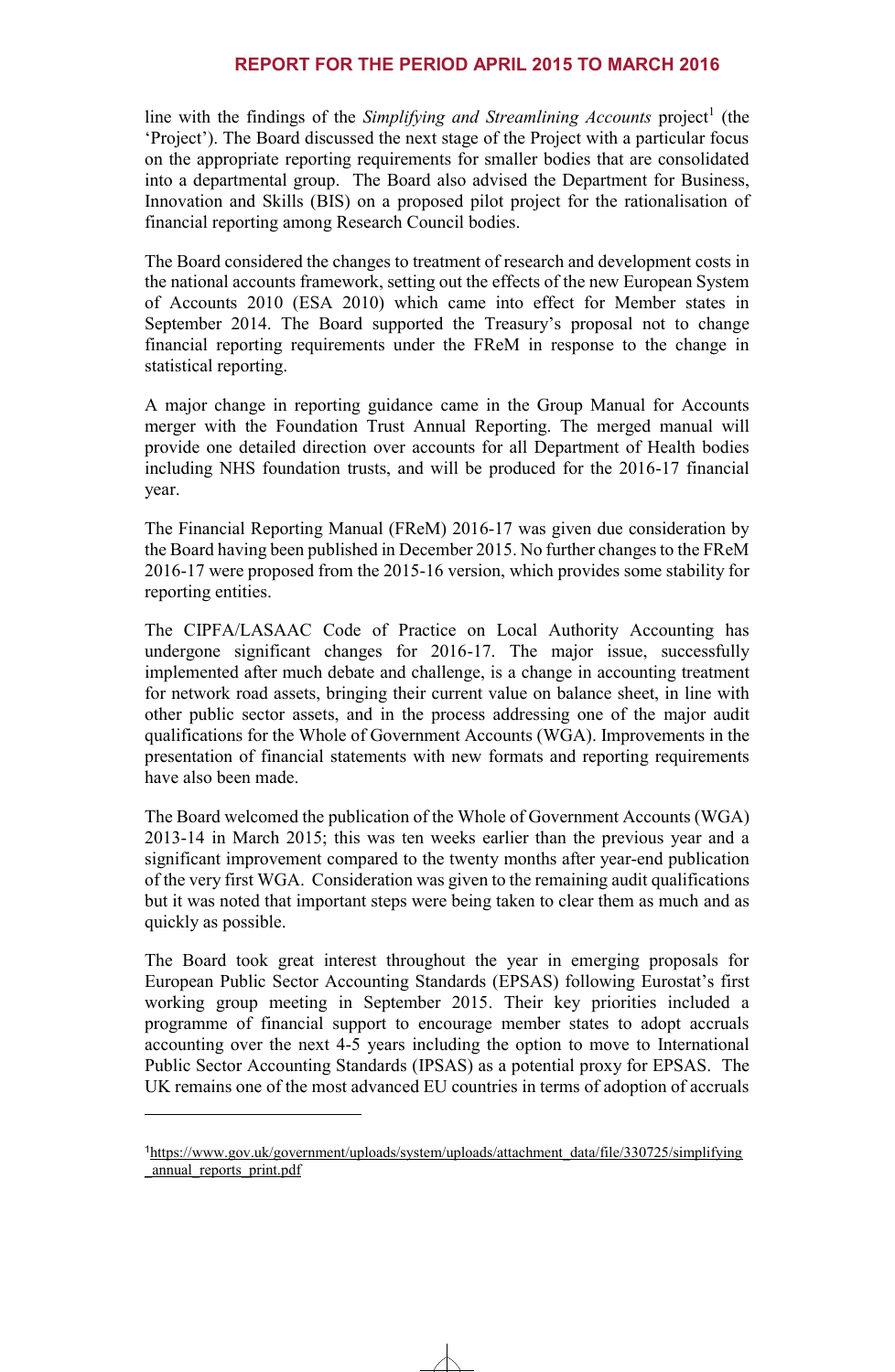accounting and stringent private sector standards. The Board also took a keen interest in the International Public Sector Standards Board's (IPSASB) work, including that on the Conceptual Framework project.

#### *Priorities for 2016-17*

A key priority for the Board will be to ensure that the recently published IFRS 16 Leases is fully considered. The new standard will remove the existing distinction between finance and operating leases. It is expected to produce a more consistent approach to the recognition and measurement of the rights and obligations that arise from lease agreements, and its potential impact on accounts of public sector bodies will be substantial, particularly on reported liabilities. The Board will deliberate on the implications of the new Standard for the public sector throughout 2016-17.

The Board will continue to ensure that the new accounting standards IFRS 9 Financial Instruments and IFRS 15 Revenue from Contracts with Customers are fully considered in the public sector context, so that they are adopted on a timely basis. As noted above, and at the Board's encouragement, work plans are in place to ensure this is so, and the Board has much work to do to oversee the readiness for their **introduction** 

| Email:   | michael.sunderland@hmtreasury.gsi.gov.uk                                       |  |
|----------|--------------------------------------------------------------------------------|--|
|          | Telephone: 0207 270 5929                                                       |  |
| Address: | Michael Sunderland, FRAB Secretariat, 1 Horse Guards Road,<br>London, SW1A 2HQ |  |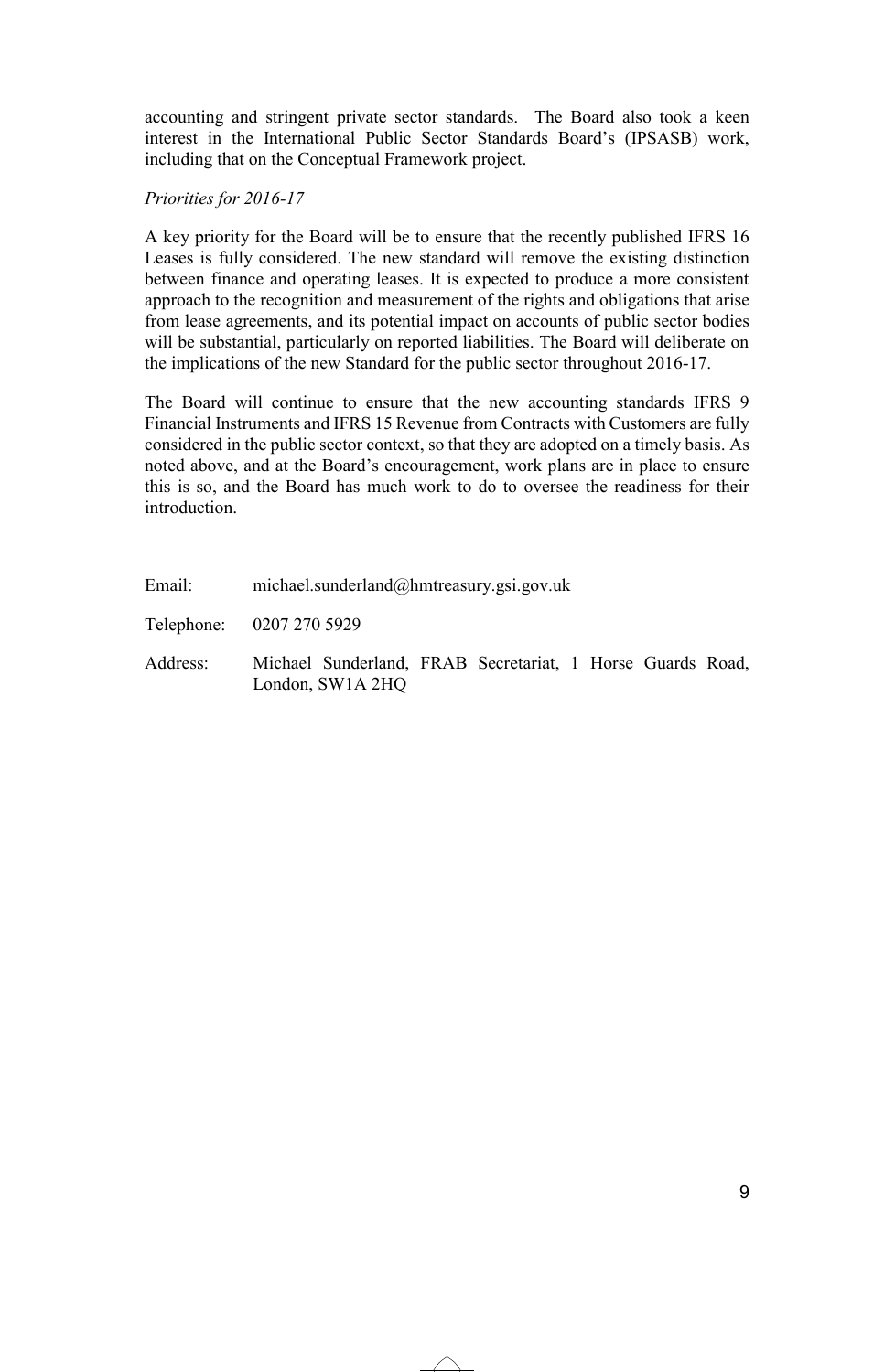### **Contents**

- **1 INTRODUCTION**
- **2 CHANGES TO ACCOUNTING GUIDANCE IN 2015-16**
- **3 BOARD ACTIVITIES IN 2015-16**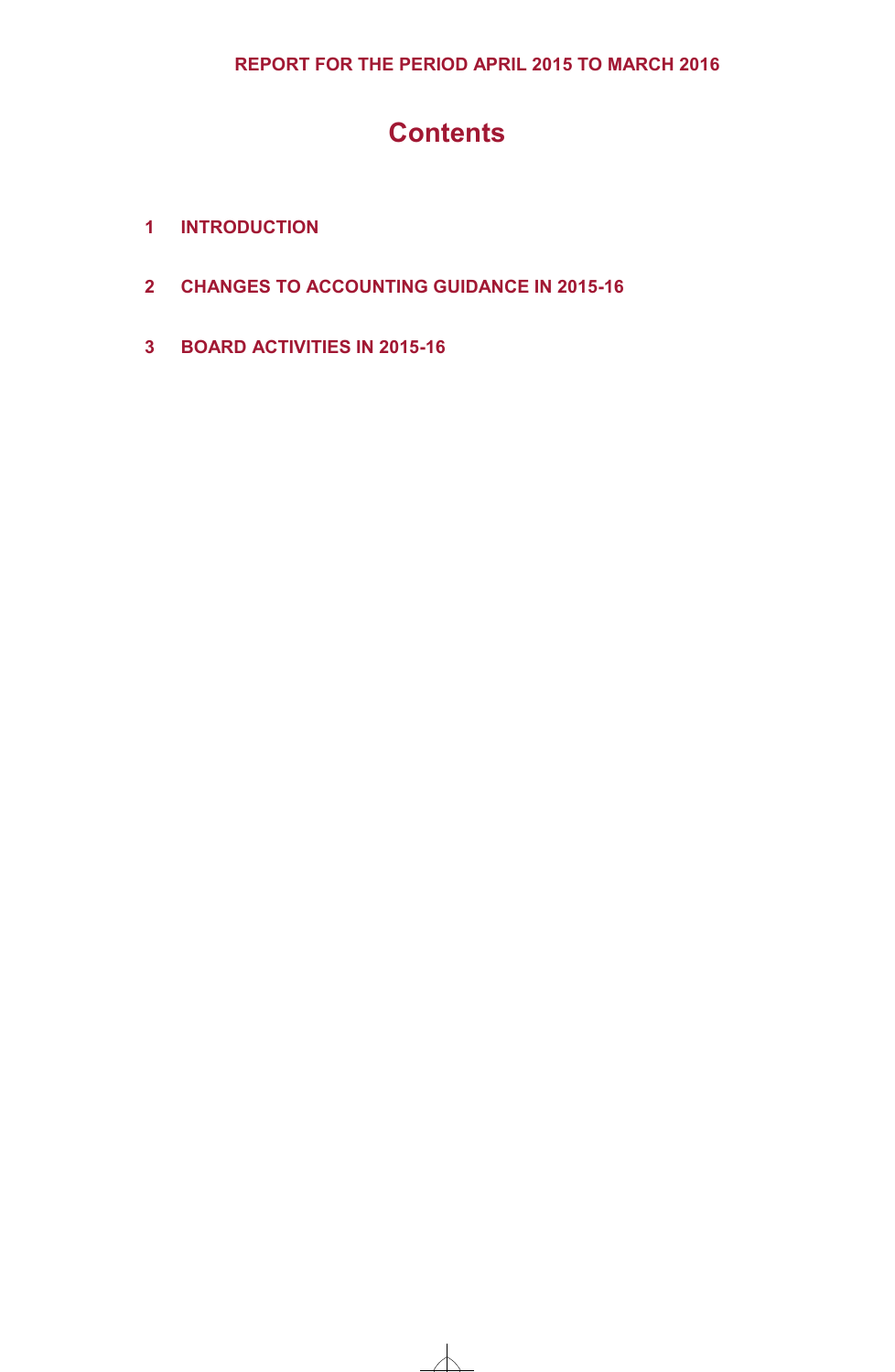## *Chapter 1*

### **INTRODUCTION**

### **Background to the Financial Reporting Advisory Board**

- 1.1. The Financial Reporting Advisory Board (the Board) is an independent body fulfilling the statutory role as the 'group of persons who appear to the Treasury to be appropriate to advise on financial reporting principles and standards' for government, as required by the Government Resources and Accounts Act 2000<sup>2</sup>.
- 1.2. The Board acts as an independent element in the process of setting accounting standards for government and exists to promote the highest possible standards in financial reporting by government. In doing so, the Board seeks to ensure that any adaptations of, or departures from, generally accepted accounting practice (GAAP) in the public sector context are justifiable and appropriate.
- 1.3. The Board's main focus is on examining proposals for amending current, or implementing new, accounting policies in the accounting guidance for central government departments, executive agencies, non-departmental public bodies and trading funds, and for examining the proposals for accounting guidance for local authorities. The Board also advises the Treasury on the implementation of accounting policies specific to WGA.
- 1.4. Further information about the Board (including: membership; Terms of Reference; meeting minutes; and papers) is available on the gov.uk website<sup>3</sup>.

### **Background to the FRAB Report**

- 1.5. In accordance with its Terms of Reference, the Board has a responsibility to prepare an annual report of its activities, including its views on the changes made during the report period to accounting guidance that is within the Board's remit.
- 1.6. The Board is required to send a copy of its report direct to the Committee of Public Accounts, the Treasury Select Committee of the UK Parliament, to the Welsh Government, the Scottish Ministers and the Department of Finance and Personnel (Northern Ireland).
- 1.7. The Treasury, the Scottish Ministers, and the Department of Finance and Personnel (Northern Ireland) formally lay the Board's report before (respectively) the House of Commons, the Scottish Parliament, and the Northern Ireland Assembly. The Welsh Government submits the report to the Public Accounts Committee of the National Assembly for Wales.
- 1.8. This is the Board's 19<sup>th</sup> report and the report structure is summarised below.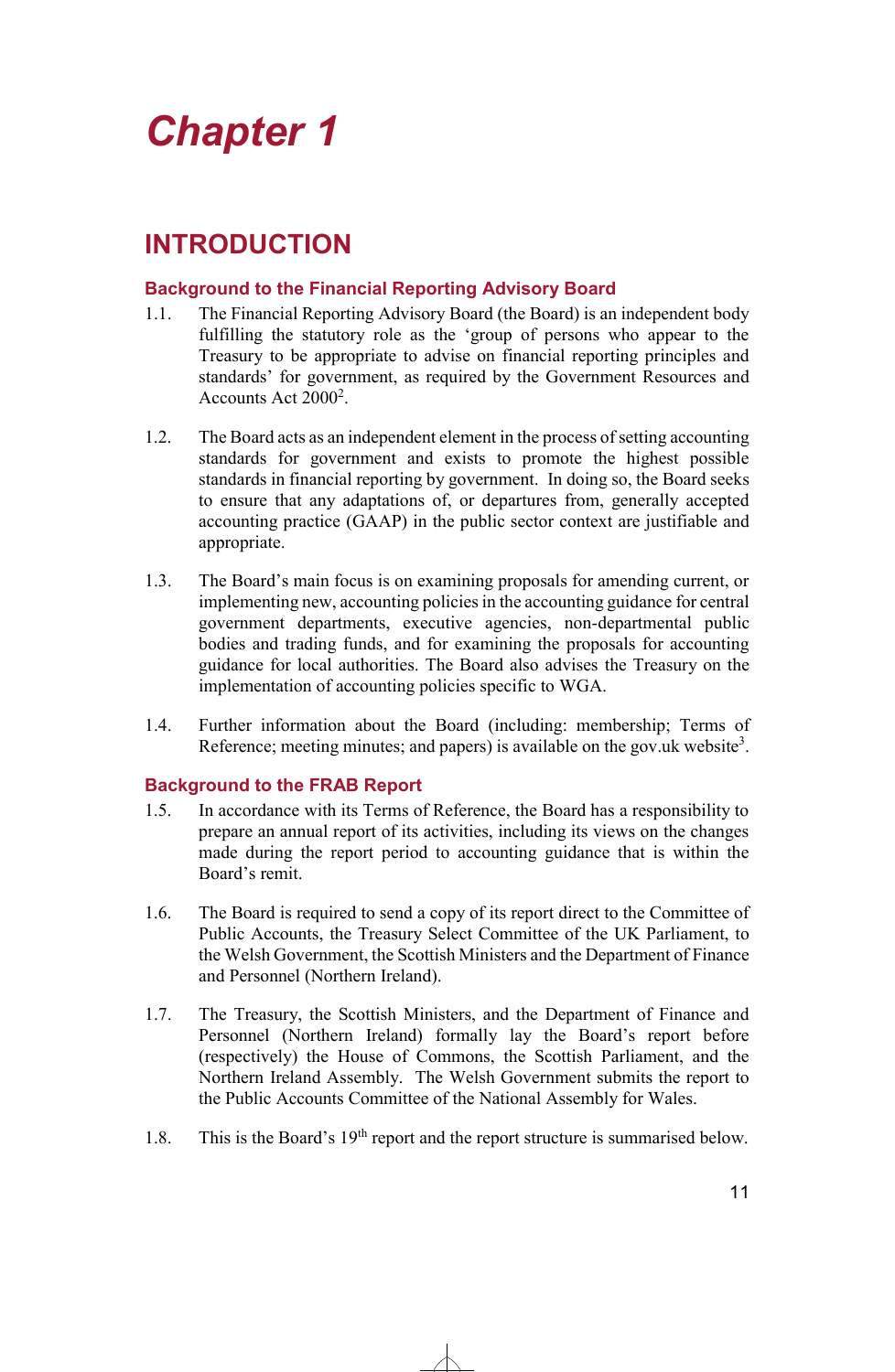### **Report structure**

#### Changes to accounting guidance

1.9. Chapter 2 of the report summarises changes to accounting guidance approved by the Board during 2015-16.

### Board activities

1.10. Chapter 3 of the report details those issues in financial reporting, both new and continuing, which may lead to changes in accounting guidance in the future and provides an indication of how those issues will impact the Board's work in future years.

1

<sup>2</sup> http://www.legislation.gov.uk/ukpga/2000/20/section/24

<sup>3</sup> https://www.gov.uk/government/policy-advisory-groups/financial-reporting-advisory-board-frab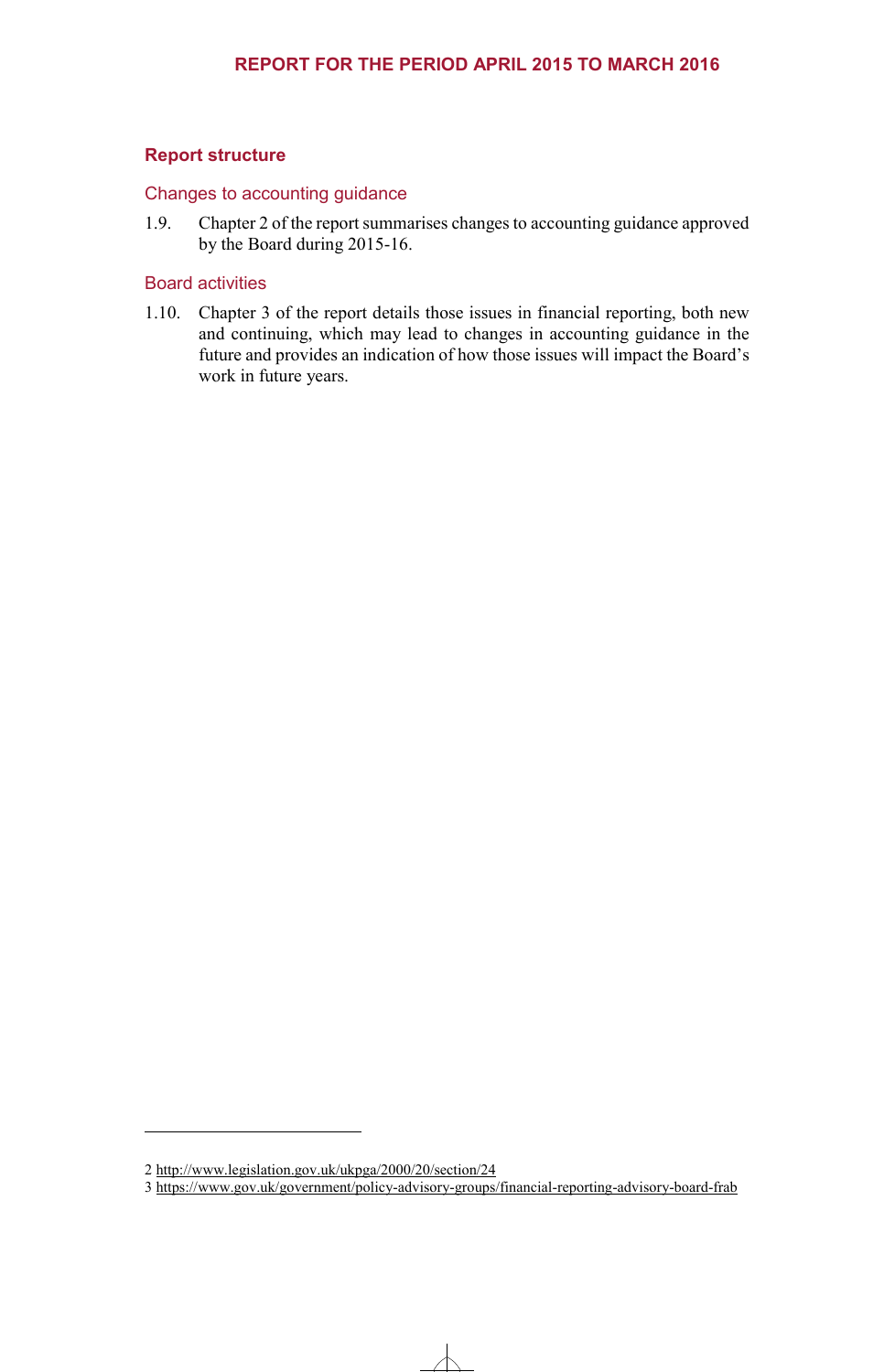## *Chapter 2*

### **CHANGES TO ACCOUNTING GUIDANCE IN 2015-16**

### **Introduction**

2.1. This chapter details significant changes in accounting guidance within the Board's remit for 2015-16 and 2016-17.

### **The 2015-16 Financial Reporting Manual (FReM)**

2.2. The Board agreed the Treasury's proposed schedule of amendments to the 2015-16 FReM. These amendments were to correct minor errors and reduce inconsistencies and possible ambiguity. In 2014-15, the Board had already agreed (and previously reported**<sup>4</sup>**) a number of issues relating to the 2015-16 FReM, the most significant of which are detailed in Table 1.

### **Table 1**

1

| <b>Accounting</b><br>standard or<br>reporting issue        | <b>Summary</b>                                                                                                                                                                                                                                                                                                                                         | <b>FReM</b> impact                                                                                                                                                                      |
|------------------------------------------------------------|--------------------------------------------------------------------------------------------------------------------------------------------------------------------------------------------------------------------------------------------------------------------------------------------------------------------------------------------------------|-----------------------------------------------------------------------------------------------------------------------------------------------------------------------------------------|
| Measurement                                                | IFRS 13, Fair Value IFRS 13 has been EU-adopted for<br>annual periods beginning on or after<br>1 January 2013. It has been prepared<br>to provide consistent guidance on<br>'fair value' measurement. The<br>Standard defines 'fair value',<br>provides guidance on fair value<br>measurement techniques, and sets out<br>the disclosure requirements. | IFRS 13 was specifically scoped<br>out of the 2014-15 FReM and<br>was adopted in the 2015-16<br>FReM. Further details on the<br>implementation of IFRS 13 are<br>included in Chapter 3. |
| Simplifying and<br>Streamlining<br><i>Accounts</i> project | Changes in the form and content of<br>the annual report and accounts,<br>implementing proposals agreed<br>through the project.                                                                                                                                                                                                                         | Introduction of a revised format<br>in the 2015-16 FReM with three<br>sections: the Performance Report,<br>the Accountability Report and the<br>Financial statements.                   |

2.3 The revised FReM was issued by the Treasury in December 2015. A log of all 2015-16 amendments is available on the gov.uk website.<sup>5</sup>

<sup>4</sup> 18th Report of the Financial Reporting Advisory Board, Report for the period April 2015 to March 2016

<sup>5</sup> https://www.gov.uk/government/publications/government-financial-reporting-manual-2015-to-2016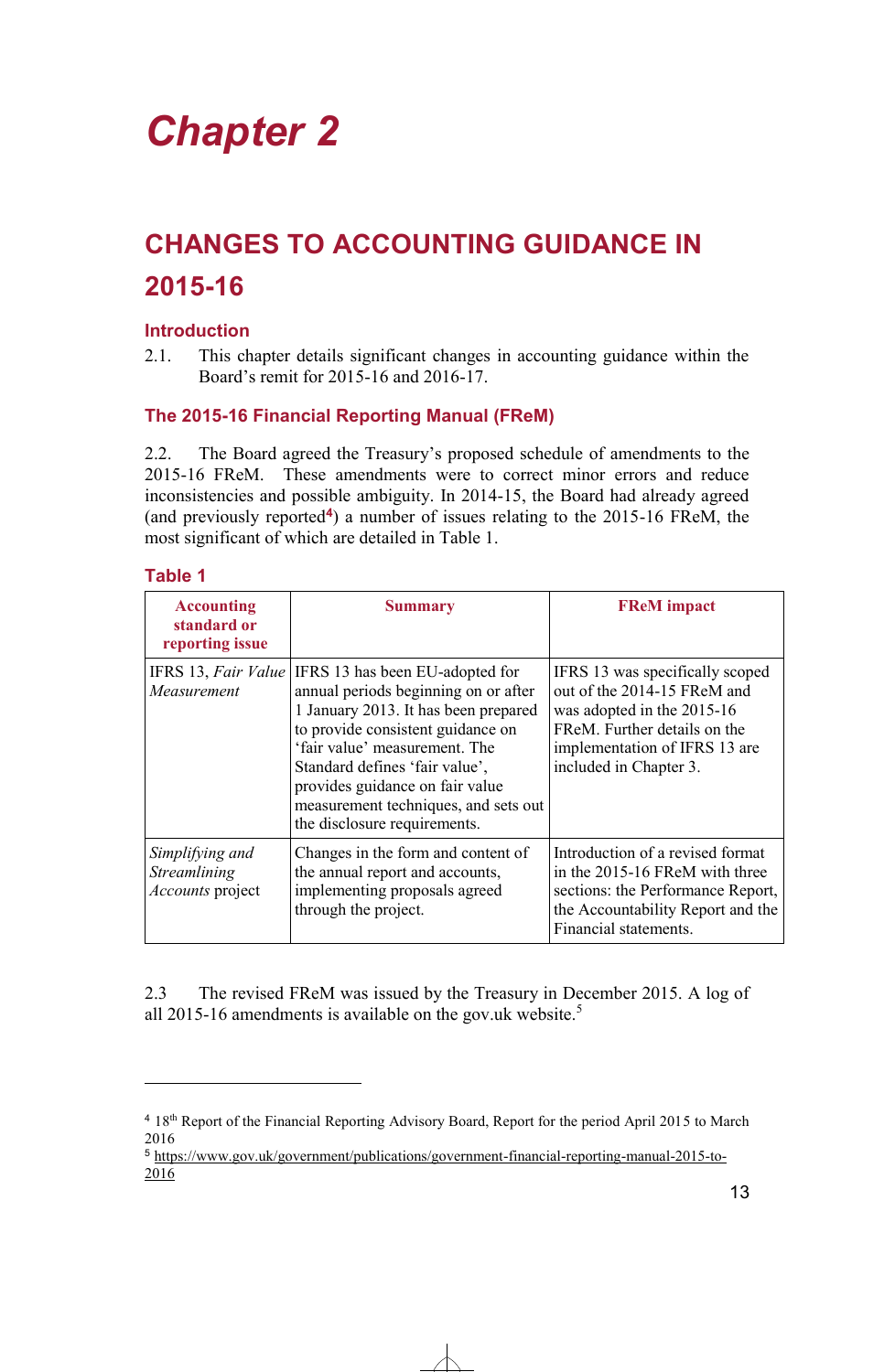### **Proposed 2016-17 Financial Reporting Manual (FReM)**

- 2.4 The Board also reviewed the form and content of the proposed 2016-17 FReM presented by the Treasury. No further changes to the FReM 2016-17 were proposed from the 2015-16 version. However, the Treasury noted that the FReM 2016-17 will need to be updated once CIPFA/LASAAC have finalised proposals for local authorities on highways network assets and the budgetary treatment of research and development expenditure.
- 2.5 The Board also considered a paper outlining the narrow scope amendments issues by the IASB as part of their annual improvement process for 2012- 2014. Each amendment was considered by the Treasury and a view formed on whether there were any public sector specific financial reporting impacts that may require further work to be performed and the effective dates of the amendments. It was noted that no immediate further action was required as a result of the amendments considered and no amendments to the FReM are proposed, and the Board agreed with this view.
- 2.6 The Board agreed with the form and content and the 2016-17 FReM was published to timetable, in December 2015<sup>6</sup>.

1

<sup>6</sup>https://www.gov.uk/government/publications/government-financial-reporting-manual-2016-to-2017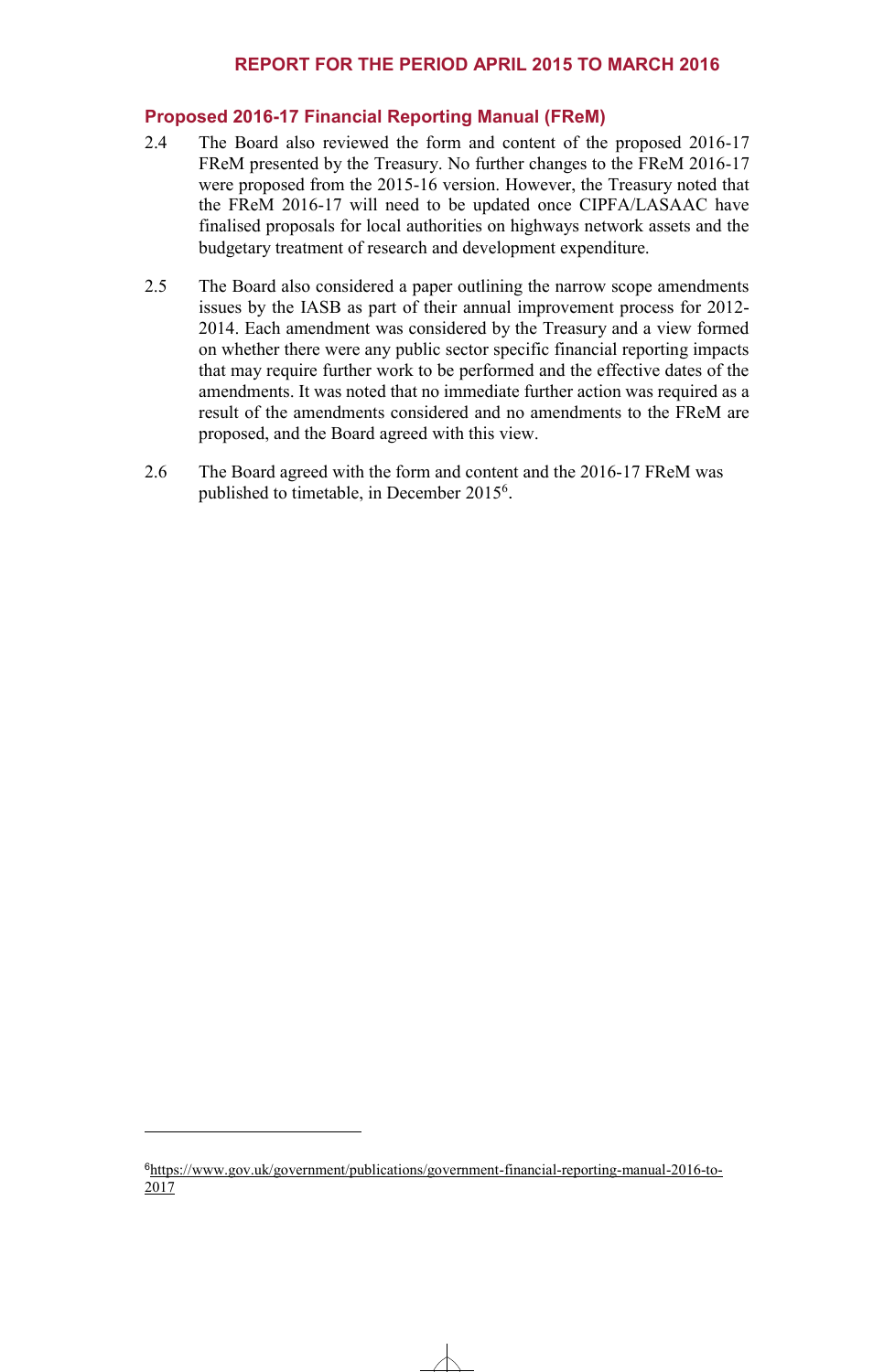### **The NHS Manual for Accounts 2015-16 and Foundation Trust Annual Reporting Manual 2015-16**

- 2.8 The Board agreed the 2015-16 Foundation Trust Annual Reporting Manual and 2015-16 NHS Manuals for Accounts with no new divergences from the FReM. The 2015-16 Foundation Trust Annual Reporting Manual was issued by Monitor in July 2015 (subsequently updated in November 2015) and the 2015-16 NHS Manual for Accounts was issued by the Department of Health in August 2015.
- 2.9. The Board were updated on progress in respect of the 2016-17 Group Manual for Accounts merger with the Foundation Trust Annual Reporting Manual. The Board received the draft merged manual at its March 2016 meeting.
- 2.10. The Board looks forward to approving future versions of a merged manual continuing on a progressively improved timetable.

### **The 2016-17 Code of Practice on Local Authority Accounting**

- 2.11. The Board agreed the 2016-17 Code of Practice on Local Authority Accounting. The Code will be issued by the Chartered Institute of Public Finance and Accountancy (CIPFA) and the Local Authority (Scotland) Accounts Advisory Committee (LASAAC) in 2016.
- 2.12. The changes to the 2016-17 Code related to:
	- Introducing a new section specifying the revised measurement requirements at Depreciated Replacement Cost for the Highways Network Asset based on the methodologies in the CIPFA *Code of Practice on Transport Infrastructure Assets;*
	- Improvements in the presentation of financial statements with new formats and reporting requirements including a new Expenditure and Funding Analysis;
	- Small changes to existing IFRSs which were the product of the International Accounting Standards Board's annual improvements;
	- Amendments to the Accounting and Reporting by Pension Funds section of the Code;
	- Updating the Narrative Report section to reflect legislative amendments.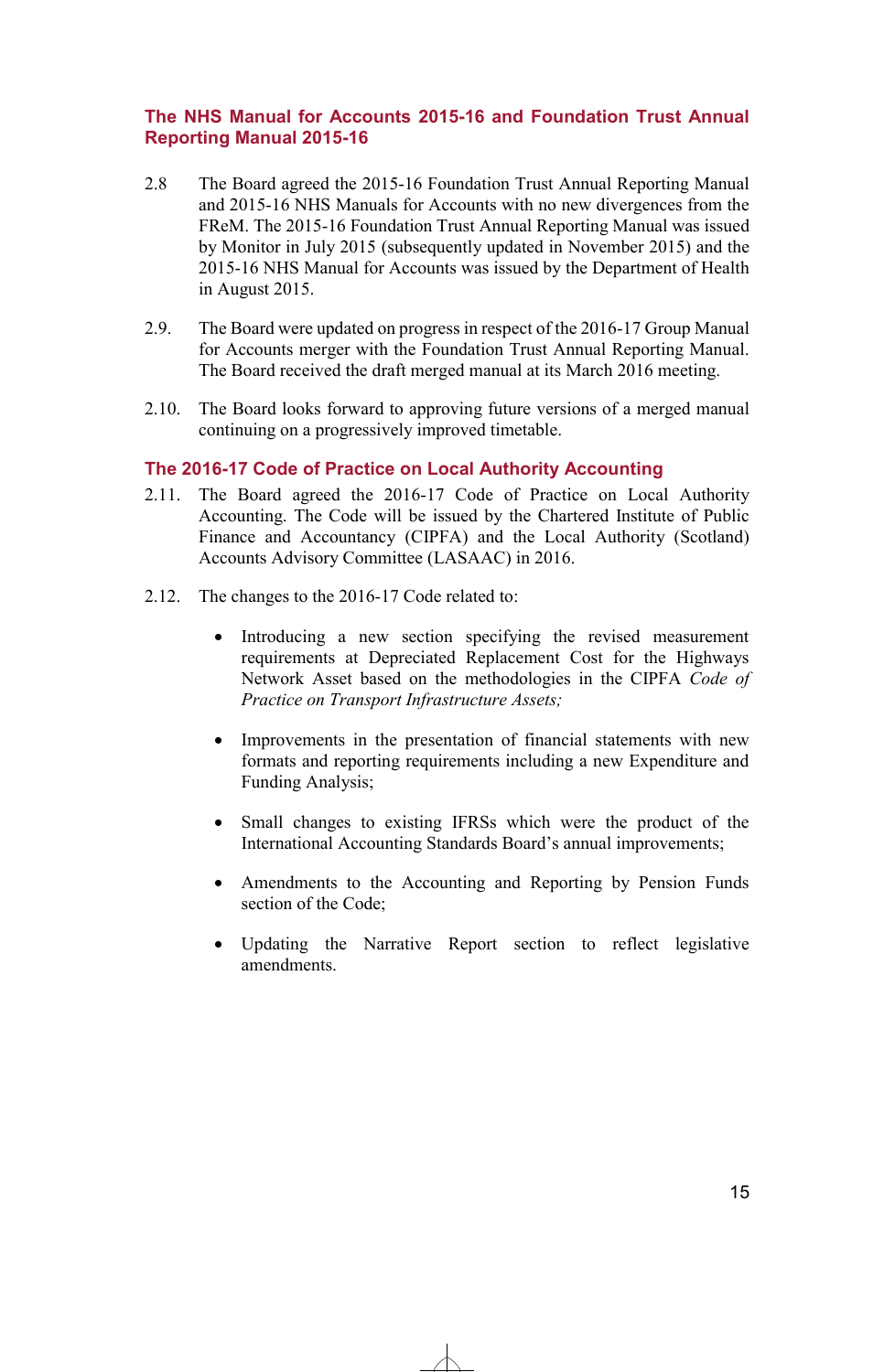## *Chapter 3*

### **BOARD ACTIVITIES IN 2015-16**

#### **Introduction**

<u>.</u>

- 3.1. This chapter comprises the developments in financial reporting in the public sector, both new and continuing, which were addressed during 2015-16. An update on each of the developments considered by the Board is provided in Table 2 below. Table 3 provides details of when each topic was discussed and papers and minutes from those meetings are available on the gov.uk website<sup>7</sup>.
- 3.2. In addition to continuing work on known developments in financial reporting, the Board monitors international developments in accounting standards which may have implications for public sector financial reporting and in which the Board has a particular interest. These include consultation documents issued by the IASB, the IFRS Interpretations Committee and the International Public Sector Accounting Standards Board (IPSASB).
- 3.3 The Board's future work on accounting standards will include considering the public sector implications of new standards on leases, revenue recognition and financial instruments.

<sup>7</sup> https://www.gov.uk/government/collections/hmt-financial-reporting-advisory-board-minutes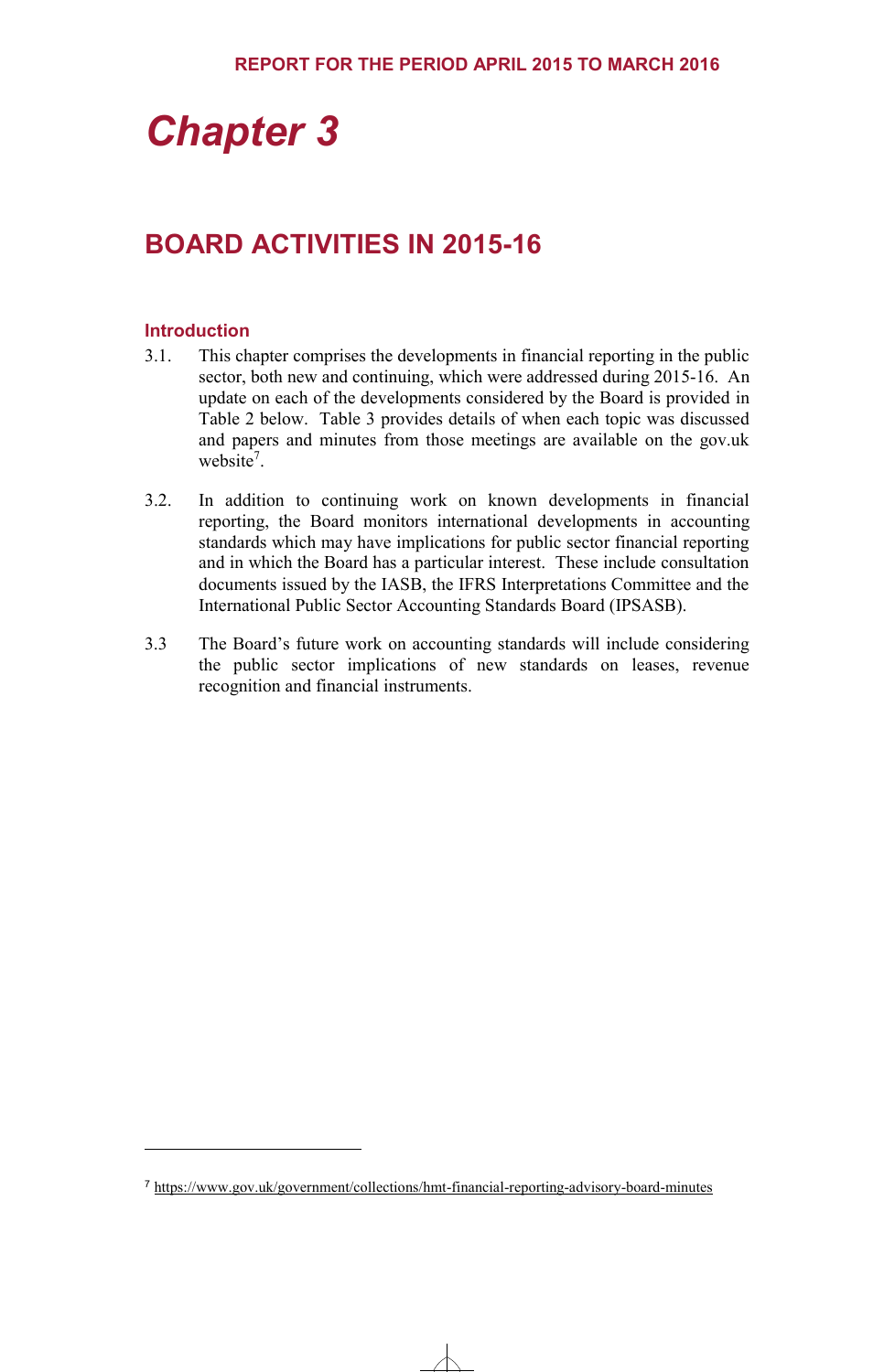### Table 2

| <b>Accounting</b><br>standard or<br>reporting issue | <b>Activities during 2015-16</b>                                                                                                                                                                                                                                                                                                                                                                                                                                                                                                                                                                                                                                                                                                                                                                                                                                                                                                                                                                                                                                                | <b>Future work</b>                                                                                                                                                                                    |
|-----------------------------------------------------|---------------------------------------------------------------------------------------------------------------------------------------------------------------------------------------------------------------------------------------------------------------------------------------------------------------------------------------------------------------------------------------------------------------------------------------------------------------------------------------------------------------------------------------------------------------------------------------------------------------------------------------------------------------------------------------------------------------------------------------------------------------------------------------------------------------------------------------------------------------------------------------------------------------------------------------------------------------------------------------------------------------------------------------------------------------------------------|-------------------------------------------------------------------------------------------------------------------------------------------------------------------------------------------------------|
| <b>IFRS</b>                                         |                                                                                                                                                                                                                                                                                                                                                                                                                                                                                                                                                                                                                                                                                                                                                                                                                                                                                                                                                                                                                                                                                 |                                                                                                                                                                                                       |
| IFRS 9,<br>Financial<br>instruments                 | The Board considered a paper from<br>the Treasury summarising the options<br>and requirements for transition<br>arrangements for the introduction of<br>the Standard. The considerations<br>when assessing the transition and<br>relevant tranches of work were<br>highlighted to the Board particularly<br>around the three phased approach of<br>classification and measurement of<br>financial instruments, impairment<br>methodology and hedge accounting,<br>The Board reached an initial<br>consensus on a consistent approach<br>along the lines suggested but advised<br>that more work was needed before a<br>view was finalised, taking in the<br>contribution of the technical working<br>group.<br>The Board considered a further paper<br>updating them on progress of the<br>technical working group and work of<br>the Relevant Authorities. The Board<br>agreed that volatility in value is not<br>in itself a reason to adapt the<br>Standard but there is potential<br>concern over the interpretation of<br>business models in the public sector<br>context. | The Board will continue to review<br>the implications of the introduction<br>of IFRS 9 and provide advice on the<br>implementation plans and activities<br>undertaken by the Relevant<br>Authorities. |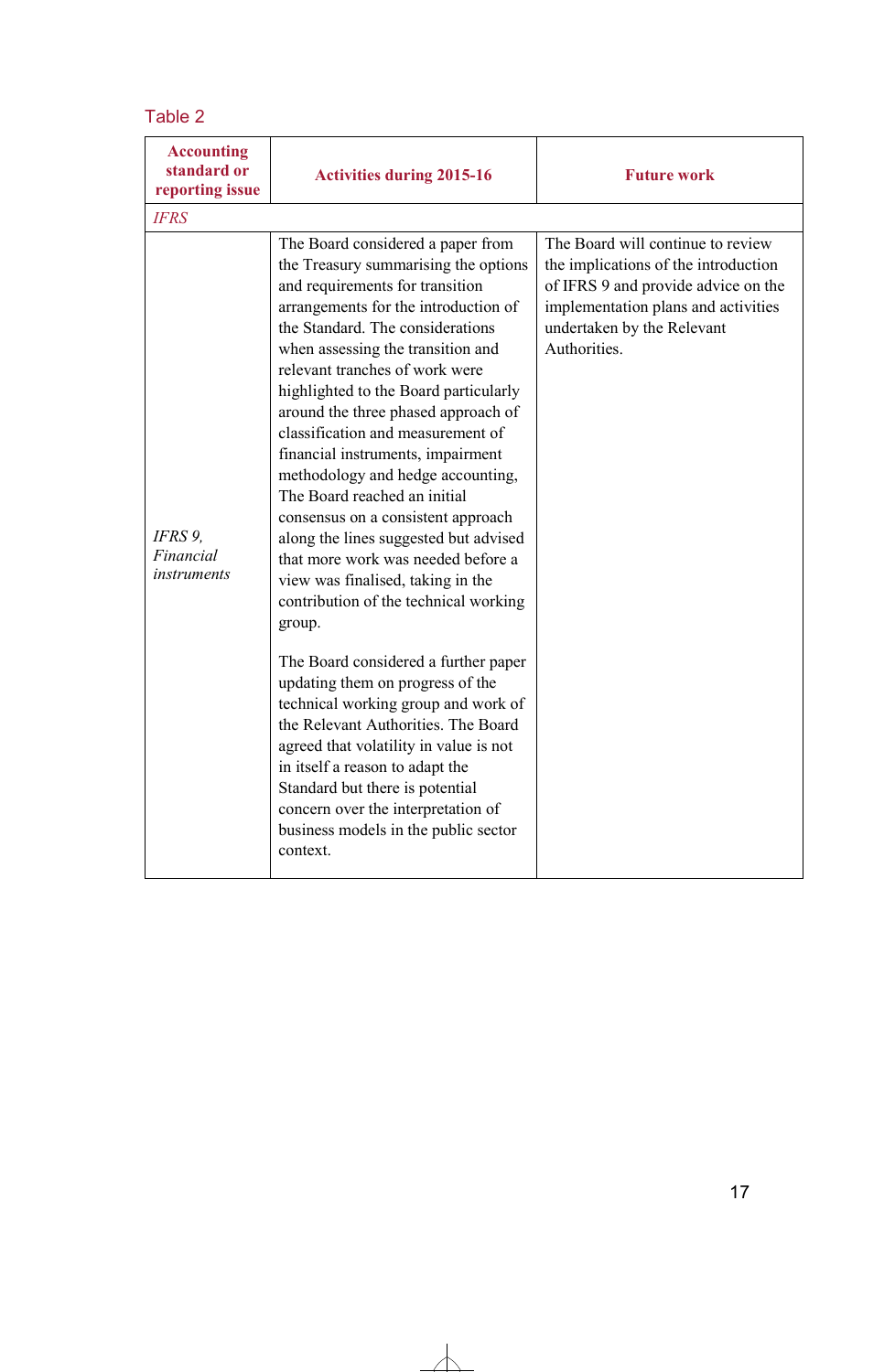| <b>Accounting</b><br>standard or<br>reporting issue | <b>Activities during 2015-16</b>                                                                                                                                                                                                                                                                                                                                                                                                                                                                                                                                                                                                                                                               | <b>Future work</b> |
|-----------------------------------------------------|------------------------------------------------------------------------------------------------------------------------------------------------------------------------------------------------------------------------------------------------------------------------------------------------------------------------------------------------------------------------------------------------------------------------------------------------------------------------------------------------------------------------------------------------------------------------------------------------------------------------------------------------------------------------------------------------|--------------------|
|                                                     | The Treasury provided three separate<br>papers to the final meeting of the<br>year. The first paper discussed the<br>business model assessment in IFRS 9<br>and its applicability in the public<br>sector, given that entities often hold<br>financial instruments for policy<br>reasons. The Board agreed that care<br>needed to be taken in transferring the<br>business model approach to the<br>policy approach and further guidance<br>may be required, but that at this time<br>there was no case for adaptation of<br>the standard.                                                                                                                                                     |                    |
|                                                     | The second paper provided a<br>progress update including feedback<br>from the technical working group.<br>The Board discussed this and the<br>issue of impairment allowances on<br>intra-government balances.                                                                                                                                                                                                                                                                                                                                                                                                                                                                                  |                    |
|                                                     | The final paper examined the links<br>between IFRS 9 and IFRS 4<br>Insurance Contracts, given the<br>IASB's proposed amendments to the<br>existing standard. The Board agreed<br>that the Exposure Draft for IFRS 9<br>should uncover issues on insurance<br>contracts relevant to IFRS 4. They<br>commented that changes in IFRS 4<br>were brought in as a result of<br>mismatched effective dates with<br>IFRS 9, and costs could be incurred<br>under IFRS 9 and then again when<br>the new insurance contracts standard<br>is issued. The Board agreed that this<br>point needed further exploration and<br>suggested that the Relevant<br>Authorities liaise with the bodies<br>affected. |                    |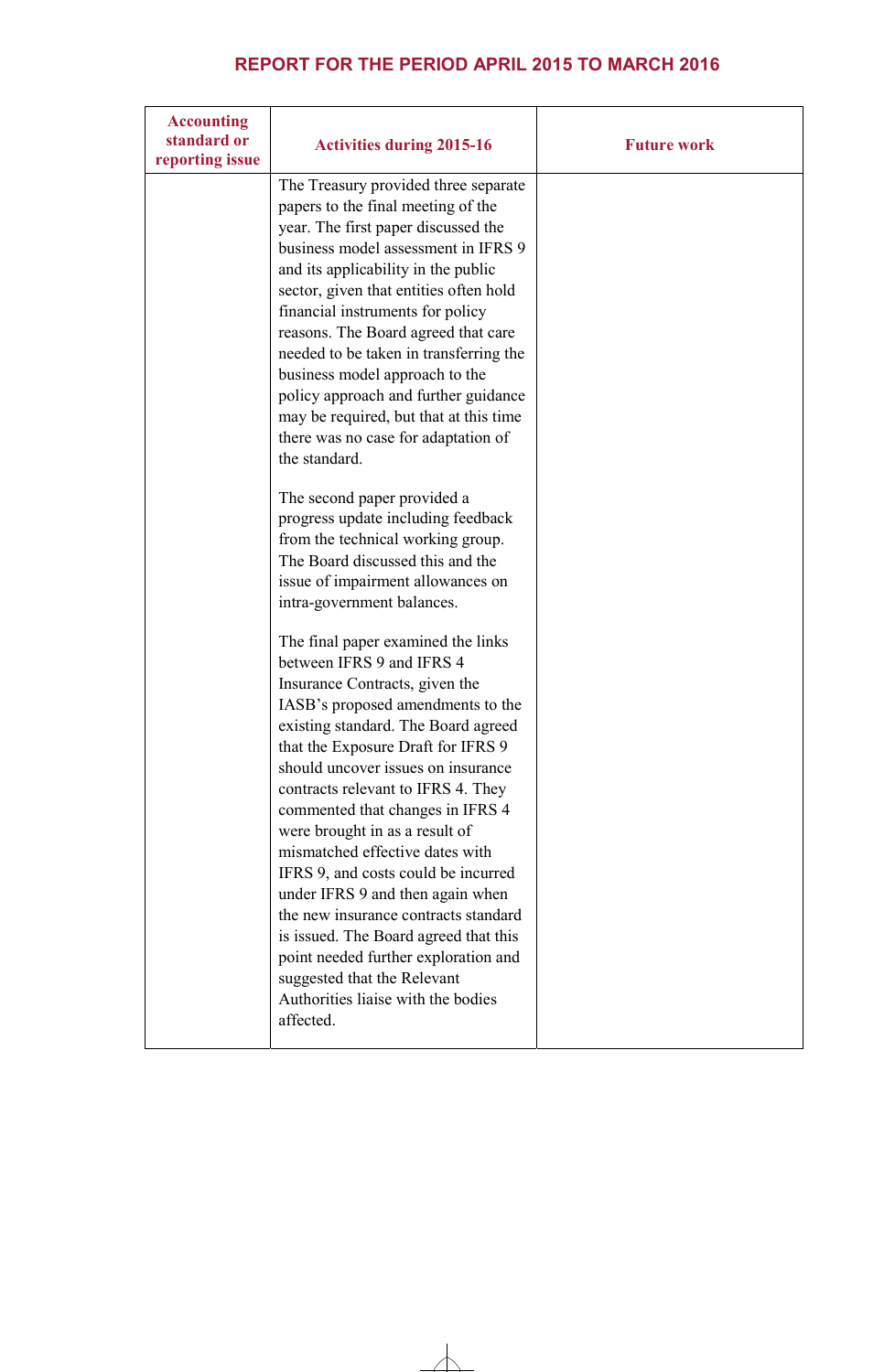| <b>Accounting</b><br>standard or<br>reporting issue | <b>Activities during 2015-16</b>                                                                                                                                                                                                                                                                                                                                                                                                                                                                                                                                                                                                                                            | <b>Future work</b>                                                                                                                                                                                              |
|-----------------------------------------------------|-----------------------------------------------------------------------------------------------------------------------------------------------------------------------------------------------------------------------------------------------------------------------------------------------------------------------------------------------------------------------------------------------------------------------------------------------------------------------------------------------------------------------------------------------------------------------------------------------------------------------------------------------------------------------------|-----------------------------------------------------------------------------------------------------------------------------------------------------------------------------------------------------------------|
|                                                     | The Board were updated on the<br>implementation work for IFRS 15,<br>including details of the confirmed<br>delay of application by the IASB by<br>one year to 1 January 2018. It was<br>agreed by the Board that the delay in<br>introducing the Standard would offer<br>essential time to isolate issues and<br>identify how public sector entities<br>will be affected.                                                                                                                                                                                                                                                                                                   | The Board will continue to review<br>the implications of the introduction<br>of IFRS 15 and provide advice on the<br>implementation plans and activities<br>undertaken by the Relevant<br>Authorities.          |
| <b>IFRS 15,</b><br>Revenue<br>recognition           | The Board acknowledged some<br>issues for entities, including the<br>difficulties of linking front and back<br>office staff, and agreed that technical<br>working groups should continue to<br>consider these issues and offer<br>guidance and support to entities.<br>The Treasury provided an update on<br>progress including IASB<br>clarifications, the technical working<br>group's work and WGA<br>implications. The Board stressed the<br>importance of issuing guidance and<br>information to entities as soon as<br>possible.                                                                                                                                      |                                                                                                                                                                                                                 |
| IFRS 16, Leases                                     | The Board were presented with a<br>paper from the Treasury which<br>provided a high level overview of the<br>new Standard. The Board established<br>that all lease arrangements would<br>have to be examined prior to the<br>Standard's adoption, and<br>subsequently that there would be<br>significant cost and practical<br>implications for the majority of<br>public sector entities. They also<br>discussed the complexities of both<br>the materiality threshold and the<br>disentangling of lease and service<br>elements in contracts, and agreed that<br>there would need to be further<br>discussion and work undertaken<br>before any decisions could be taken. | The Board will continue to review the<br>implications of the introduction of<br>IFRS 16 and provide advice on the<br>implementation plans and activities<br>undertaken<br>by<br>the<br>Relevant<br>Authorities. |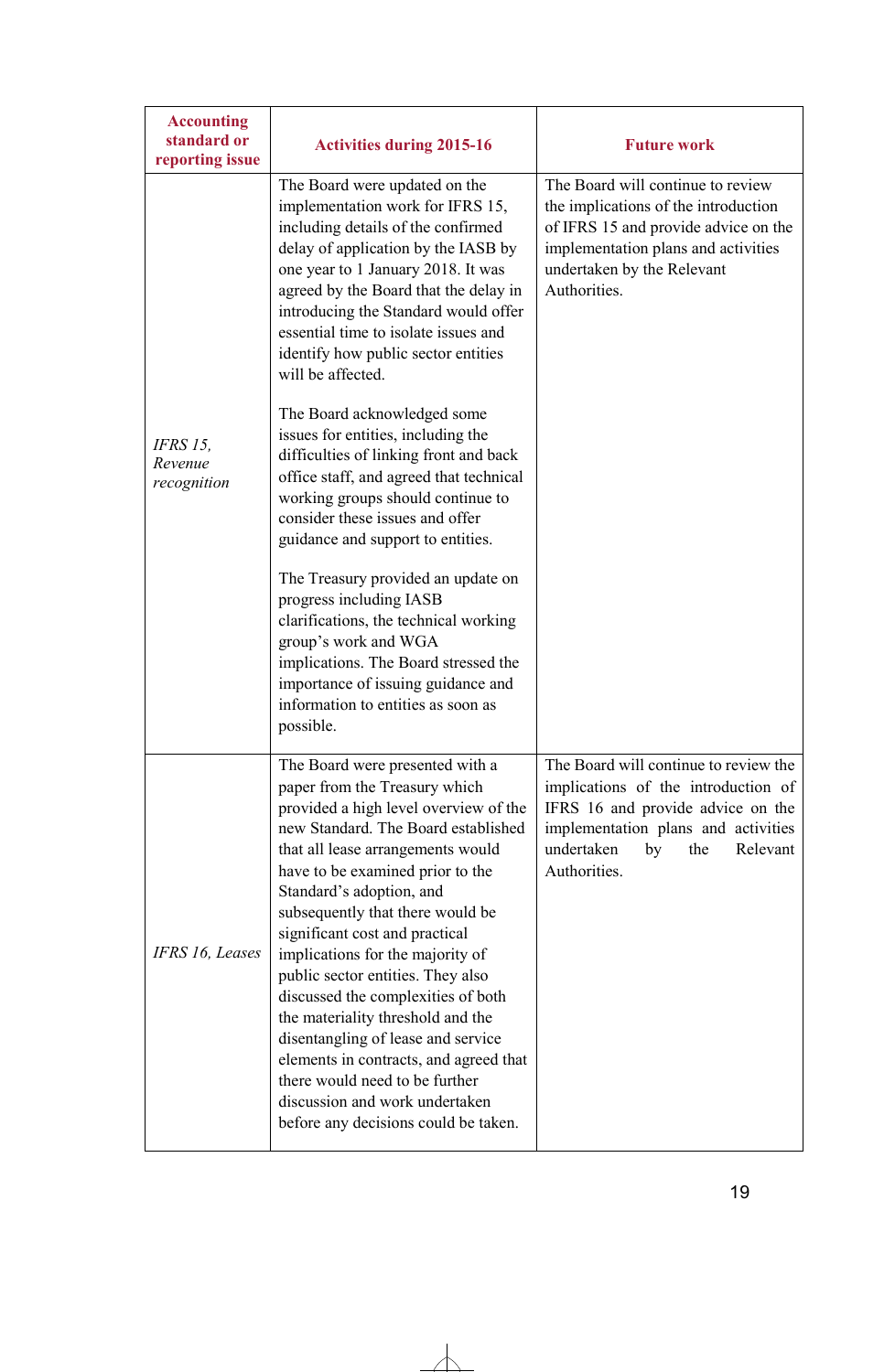| <b>Accounting</b><br>standard or<br>reporting issue | <b>Activities during 2015-16</b>                                                                                                                                                                                                                                                                                                                                                                                                                                                                                                                                                                                                                                                                                                                                                                                                                                                                                                    | <b>Future work</b>                                                                                                                                                                                                                                              |
|-----------------------------------------------------|-------------------------------------------------------------------------------------------------------------------------------------------------------------------------------------------------------------------------------------------------------------------------------------------------------------------------------------------------------------------------------------------------------------------------------------------------------------------------------------------------------------------------------------------------------------------------------------------------------------------------------------------------------------------------------------------------------------------------------------------------------------------------------------------------------------------------------------------------------------------------------------------------------------------------------------|-----------------------------------------------------------------------------------------------------------------------------------------------------------------------------------------------------------------------------------------------------------------|
| Other issues                                        |                                                                                                                                                                                                                                                                                                                                                                                                                                                                                                                                                                                                                                                                                                                                                                                                                                                                                                                                     |                                                                                                                                                                                                                                                                 |
| Research and<br>development<br>under ESA 10         | The Board was presented with an<br>overview of the changes to the<br>treatment of research and<br>development costs under ESA 10<br>which came into effect for Member<br>States in September 2014. This<br>confirmed the Treasury's intention<br>not to change the financial reporting<br>requirements under the FReM. The<br>Board agreed and discussed the<br>conceptual principles behind<br>classification of R&D costs and the<br>economic benefits which may arise at<br>social, national and entity levels for<br>related costs.<br>The Board gave initial consideration<br>to the Treasury's intention to apply<br>an approach analogous to the existing<br>misalignment between Estimates and<br>financial reporting for capital grants,<br>and noted the expected scale of the<br>impact on the public sector and the<br>complexity of the adjustment. They<br>were also informed of the ARC<br>support for the approach. | The Board will be kept informed of<br>of the<br>Treasury's<br>the<br>outcome<br>proposed letter to Parliament seeking<br>its support for the intended budgetary<br>changes, in line with the principles of<br>the protocol agreed under Clear Line<br>of Sight. |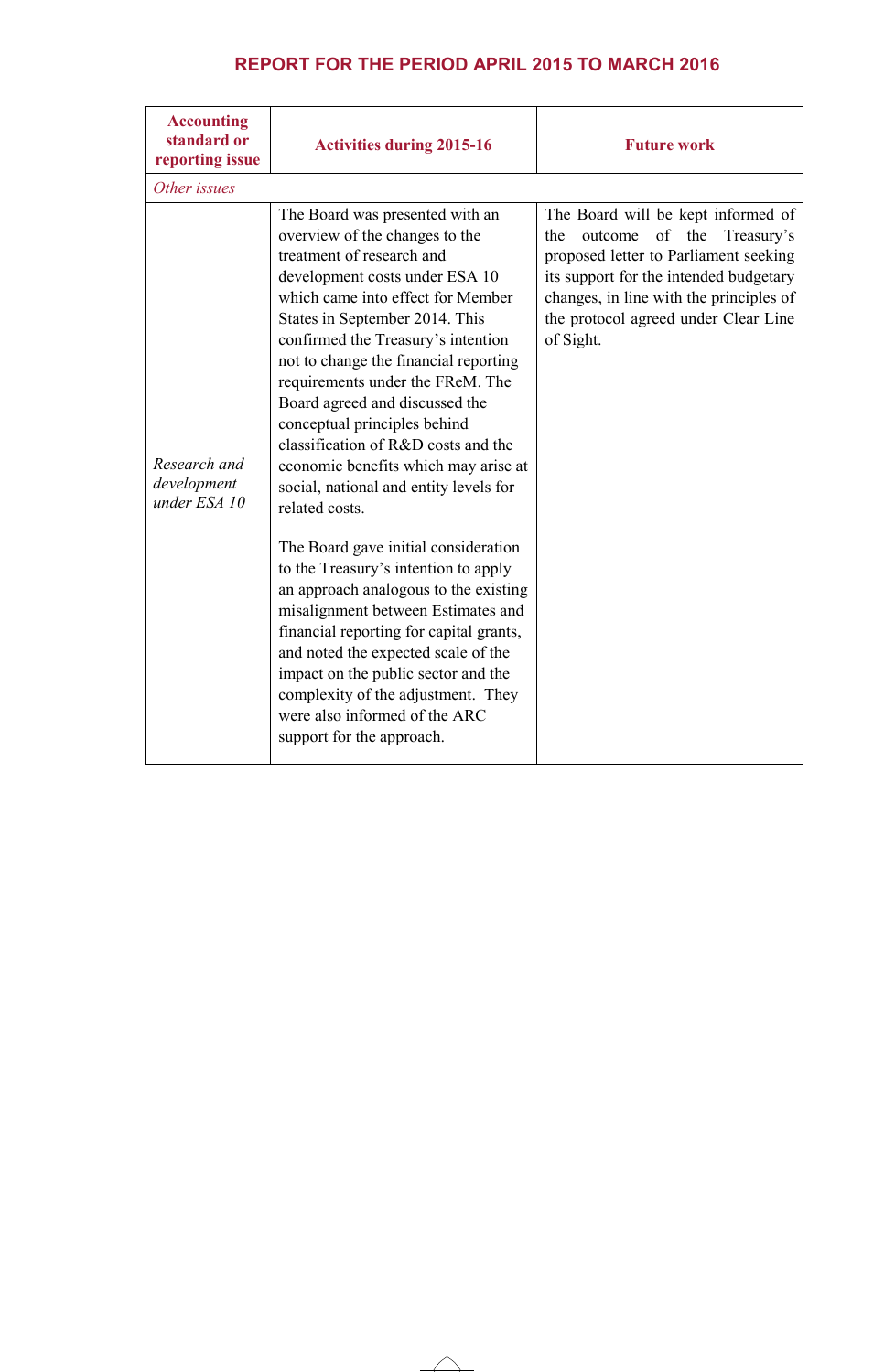| <b>Accounting</b><br>standard or<br>reporting issue      | <b>Activities during 2015-16</b>                                                                                                                                                                                                                                                                                                                                                                                                                                                                                                                                                                                                                                                                                                                                                                                                                                                                                                                                                                                                                                                                                                                                                                                                                                                                                                                                                                                                                                                                                                              | <b>Future work</b>                                                                                                                                                                                                                                                                                                                                           |
|----------------------------------------------------------|-----------------------------------------------------------------------------------------------------------------------------------------------------------------------------------------------------------------------------------------------------------------------------------------------------------------------------------------------------------------------------------------------------------------------------------------------------------------------------------------------------------------------------------------------------------------------------------------------------------------------------------------------------------------------------------------------------------------------------------------------------------------------------------------------------------------------------------------------------------------------------------------------------------------------------------------------------------------------------------------------------------------------------------------------------------------------------------------------------------------------------------------------------------------------------------------------------------------------------------------------------------------------------------------------------------------------------------------------------------------------------------------------------------------------------------------------------------------------------------------------------------------------------------------------|--------------------------------------------------------------------------------------------------------------------------------------------------------------------------------------------------------------------------------------------------------------------------------------------------------------------------------------------------------------|
| Simplifying and<br>streamlining<br>statutory<br>accounts | The first phase of the Simplification<br>and Streamlining Accounts Project<br>was implemented in 2015-16. The<br>Treasury is considering options for<br>the next phase with a particular focus<br>the<br>appropriate<br>reporting<br>on<br>requirements for smaller bodies that<br>are themselves consolidated into a<br>departmental group i.e. potentially a<br>so called 'FReM lite'.<br>Following<br>this<br>The<br>theme,<br>Department of Business, Innovation<br>and Skills presented the Board with a<br>proposition of a pilot project for the<br>rationalisation of financial reporting<br>among Research Council bodies.<br>BIS proposed a two stage approach<br>with the first phase involving the<br>preparation of seven individual sets<br>of mandated standardised financial<br>statements for the year ended 31 <sup>st</sup><br>March 2016. The second phase<br>would be to prepare a single set of<br>consolidated accounts for the<br>Research Council Group for the year<br>ended 31 <sup>st</sup> March 2017.<br>The Board supported stage one of the<br>proposal but reiterated that it was the<br>view of the Board that BIS should<br>take legal advice and possibly delay<br>stage two until the legal framework<br>advocated a combined or<br>consolidated set of financial<br>statements for the group of Research<br>Councils. The Board did not support<br>a precedent of this type being set and<br>strongly supported the principle of<br>accounting and accountability<br>following governance arrangements. | The Board will be kept informed of<br>the results of implementation of the<br>new annual report and accounts<br>reporting framework, particularly<br>from both preparers of accounts and<br>key stakeholders.<br>Plans are also on the horizon to<br>consider the concept of a Financial<br>Reporting Manual for some entities,<br>a so called, "FReM lite". |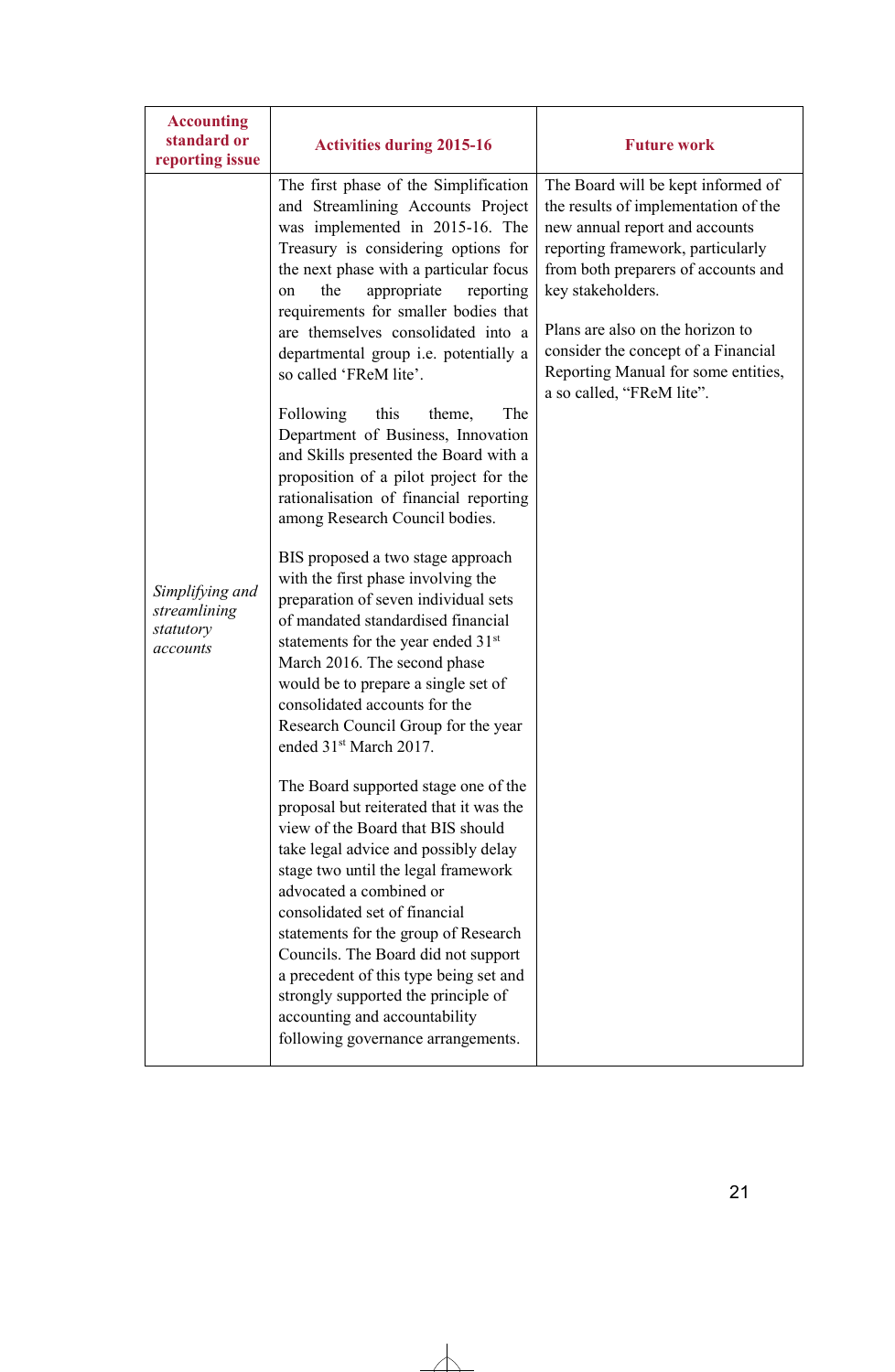| <b>Accounting</b><br>standard or<br>reporting issue | <b>Activities during 2015-16</b>                                                                                                                                                                                                                                                                                                                                                                                                                                                                                                                                                                                                                                                                                      | <b>Future work</b>                                                                                                                                                                                                                                                                                                                           |
|-----------------------------------------------------|-----------------------------------------------------------------------------------------------------------------------------------------------------------------------------------------------------------------------------------------------------------------------------------------------------------------------------------------------------------------------------------------------------------------------------------------------------------------------------------------------------------------------------------------------------------------------------------------------------------------------------------------------------------------------------------------------------------------------|----------------------------------------------------------------------------------------------------------------------------------------------------------------------------------------------------------------------------------------------------------------------------------------------------------------------------------------------|
|                                                     | The Treasury updated the Board on<br>'FReM lite' following feedback<br>received from the Government<br>Finance and Audit Event. There had<br>not been much appetite for the<br>proposal as participants felt that there<br>was sufficient freedom within the<br>existing reporting regime. The Board<br>discussed the challenge of identifying<br>which entities the 'FReM lite' would<br>apply to was challenging due to<br>issues around Parliamentary<br>accountability. However, they were<br>keen that further exploratory work<br>was carried out to assess issues<br>arising from accountability, legal<br>form and consolidation.                                                                             |                                                                                                                                                                                                                                                                                                                                              |
| Whole of<br>Government<br><i>Accounts</i><br>(WGA)  | The Board was presented with an<br>overview of the 2013-14 WGA,<br>published in March 2015, ten weeks<br>earlier than the prior year and the<br>first time that that WGA has been<br>published within 12 months of the<br>financial year end. The Board<br>recognised that this was a significant<br>step forward in the timeliness of the<br>publication.<br>Although the audit report on the<br>accounts was qualified on the same<br>basis as the prior year, the Board<br>recognised the significant progress<br>made on resolving the qualifications,<br>and discussed the issue of<br>encouraging the use of WGA by a<br>wider cohort of stakeholders which<br>would also raise the profile of the<br>accounts. | The Board will continue to review<br>the ongoing intention of the Treasury<br>to remove qualifications on WGA<br>and the continued progress to achieve<br>earlier publication.<br>The Board will also be updated on<br>the notable matters arising from the<br>preparation of WGA and those being<br>discussed at the WGA Advisory<br>Board. |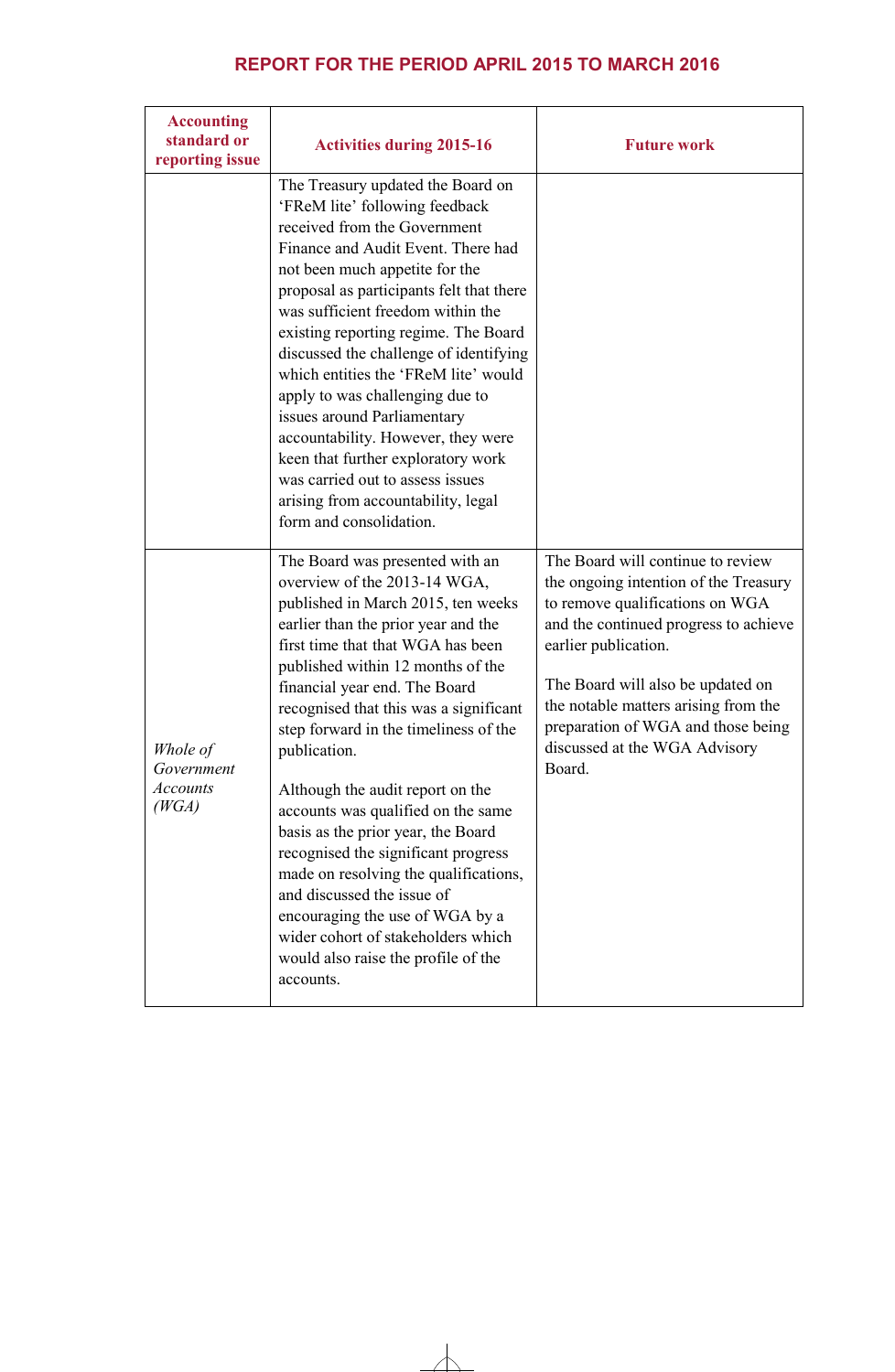| <b>Accounting</b><br>standard or<br>reporting issue                                  | <b>Activities during 2015-16</b>                                                                                                                                                                                                                                                                                                                                                                                                                         | <b>Future work</b>                                                                                                                                                                                                                             |
|--------------------------------------------------------------------------------------|----------------------------------------------------------------------------------------------------------------------------------------------------------------------------------------------------------------------------------------------------------------------------------------------------------------------------------------------------------------------------------------------------------------------------------------------------------|------------------------------------------------------------------------------------------------------------------------------------------------------------------------------------------------------------------------------------------------|
|                                                                                      | The Board considered a number of<br>substantive issues within WGA<br>including those likely to cause the<br>retention of the qualification in future<br>years and potential additional<br>qualifications in relation to the rising<br>number of academy trusts and the<br>reclassification of housing<br>associations. However, the Board<br>were supportive of the continued<br>efforts by the Treasury to remove the<br>qualifications where possible. |                                                                                                                                                                                                                                                |
| Discount rates                                                                       | The Treasury submitted a paper to<br>the Board confirming that it had<br>decided to maintain its existing<br>policies on discount rates, including<br>the policy agreed by the Board in<br>2011 for provisions. The Board<br>supported the Treasury's decision to<br>update the long term rate for<br>provisions in 2015-16 using the<br>methodology previously agreed.                                                                                  | The Board will continue to review<br>any further adaptations proposed to<br>the methodology employed by the<br>Treasury and will be keen to ensure<br>that any deviations from the<br>Standards are justified by the public<br>sector context. |
| European<br><b>Public Sector</b><br><b>Accounting</b><br><b>Standards</b><br>(EPSAS) | The Board received an update from<br>the Treasury on to the progress of<br>Eurostat's project on developing<br>European Public Sector Accounting<br>Standards, following attendance at<br>Eurostats's first working group<br>meeting in September 2015.                                                                                                                                                                                                  | The Board will continue to be<br>updated on this important project as<br>further developments take place.                                                                                                                                      |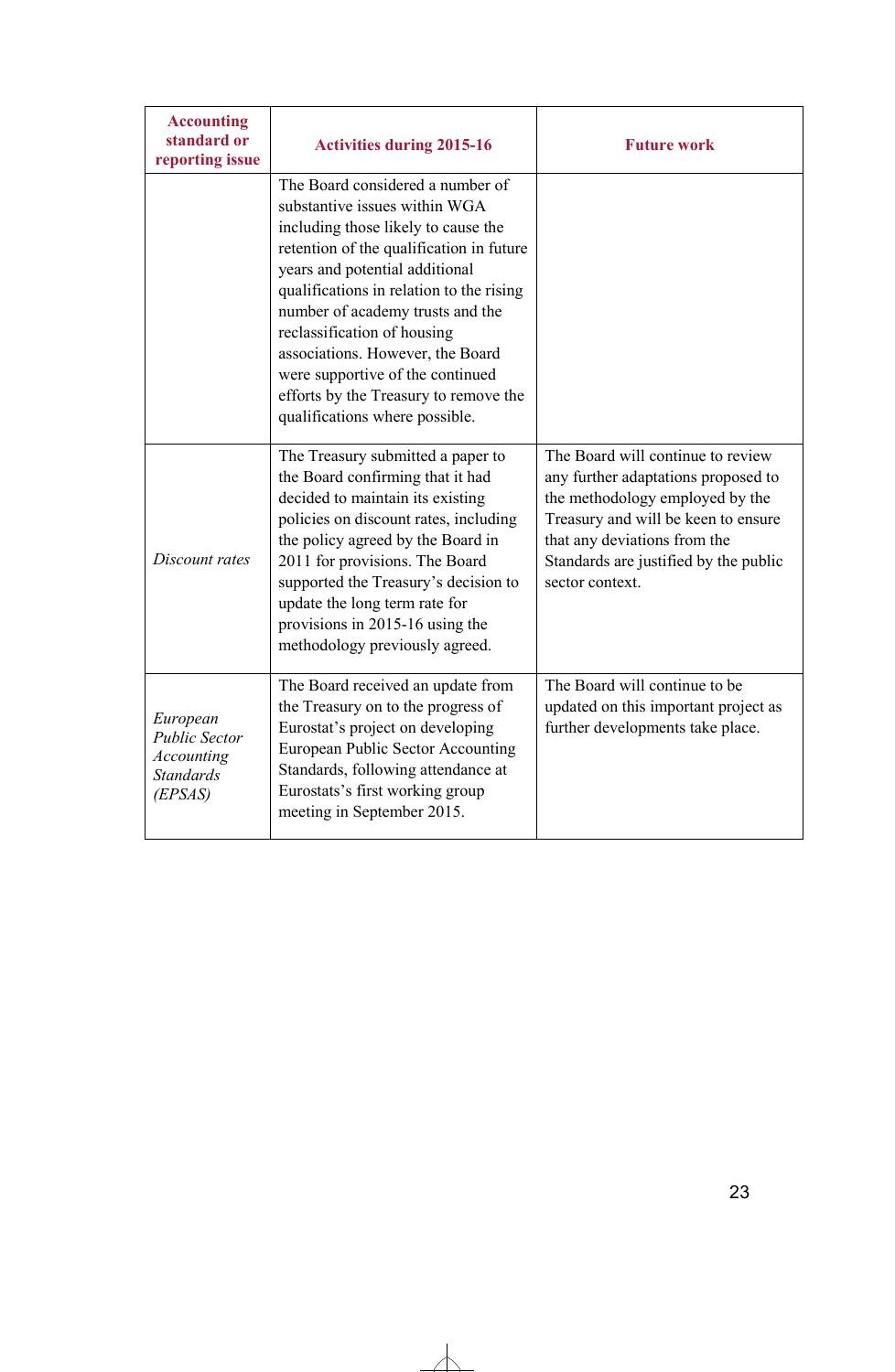| <b>Accounting</b><br>standard or<br>reporting issue                     | <b>Activities during 2015-16</b>                                                                                                                                                                                                                                                                                                                                                                                                                                                                                                                                                                                                                                                                                                                                                                                                                                                                                                                                                                                                                                                                                                                   | <b>Future work</b>                                                                                                                                                                                                                                                                                                                                                                                                                                                                   |
|-------------------------------------------------------------------------|----------------------------------------------------------------------------------------------------------------------------------------------------------------------------------------------------------------------------------------------------------------------------------------------------------------------------------------------------------------------------------------------------------------------------------------------------------------------------------------------------------------------------------------------------------------------------------------------------------------------------------------------------------------------------------------------------------------------------------------------------------------------------------------------------------------------------------------------------------------------------------------------------------------------------------------------------------------------------------------------------------------------------------------------------------------------------------------------------------------------------------------------------|--------------------------------------------------------------------------------------------------------------------------------------------------------------------------------------------------------------------------------------------------------------------------------------------------------------------------------------------------------------------------------------------------------------------------------------------------------------------------------------|
|                                                                         | The Board were advised that Eurostat<br>has identified an alternative approach<br>to EPSAS which is being considered<br>alongside its original proposition,<br>The two potential approaches were<br>outlined as well as the key priorities<br>for 2015-16, which include a<br>programme of financial support to<br>encourage member states to adopt<br>accruals accounting over the next 4-5<br>years including the option to move to<br>IPSAS as a potential proxy for<br>EPSAS. The emerging working<br>model incorporates formal working<br>groups with representation from all<br>Member States, and CIPFA and the<br>Treasury are engaged with this work.                                                                                                                                                                                                                                                                                                                                                                                                                                                                                     |                                                                                                                                                                                                                                                                                                                                                                                                                                                                                      |
| Conceptual<br>Frameworks<br>and future<br><b>IPSASB</b><br>developments | The Board received an update from<br>the Treasury on the IASB's work on<br>the Conceptual Framework following<br>the issue of the Exposure Draft in<br>May 2015. The Exposure Draft<br>proposes a number of enhancements<br>that were either not covered, or not<br>covered in sufficient detail in the<br>original Consultation Paper.<br>The Board considered the high level<br>components of these amendments as<br>well as a summary of early feedback<br>from the ICAEW and FRC's<br>Accounting Council. The Board<br>agreed with feedback to the Exposure<br>Draft that the Conceptual Framework<br>should be a living document, updated<br>as needed and used when devising<br>new standards.<br>The Board also congratulated FRAB<br>member Ian Carruthers on his<br>appointment as Chair of IPSASB and<br>received an update on the progress<br>made by IPSASB on implementing<br>its strategic objectives for 2015 and<br>beyond. This included a future work<br>programme running until 2019 which<br>includes a multi-phase project<br>considering public sector<br>measurement, work to address<br>differences between IPSASs and the | The Board will continue to scrutinise<br>the results of a consultation exercise<br>by the IASB and potential changes to<br>the IASB's Conceptual Framework.<br>The Board plan to undertake a further<br>review of the IPSASB Conceptual<br>Framework project as it progresses<br>and will compare terms used with<br>those of the IASB to identify<br>substantive differences.<br>The Board will continue to be<br>updated on IPSASB projects as<br>further developments take place. |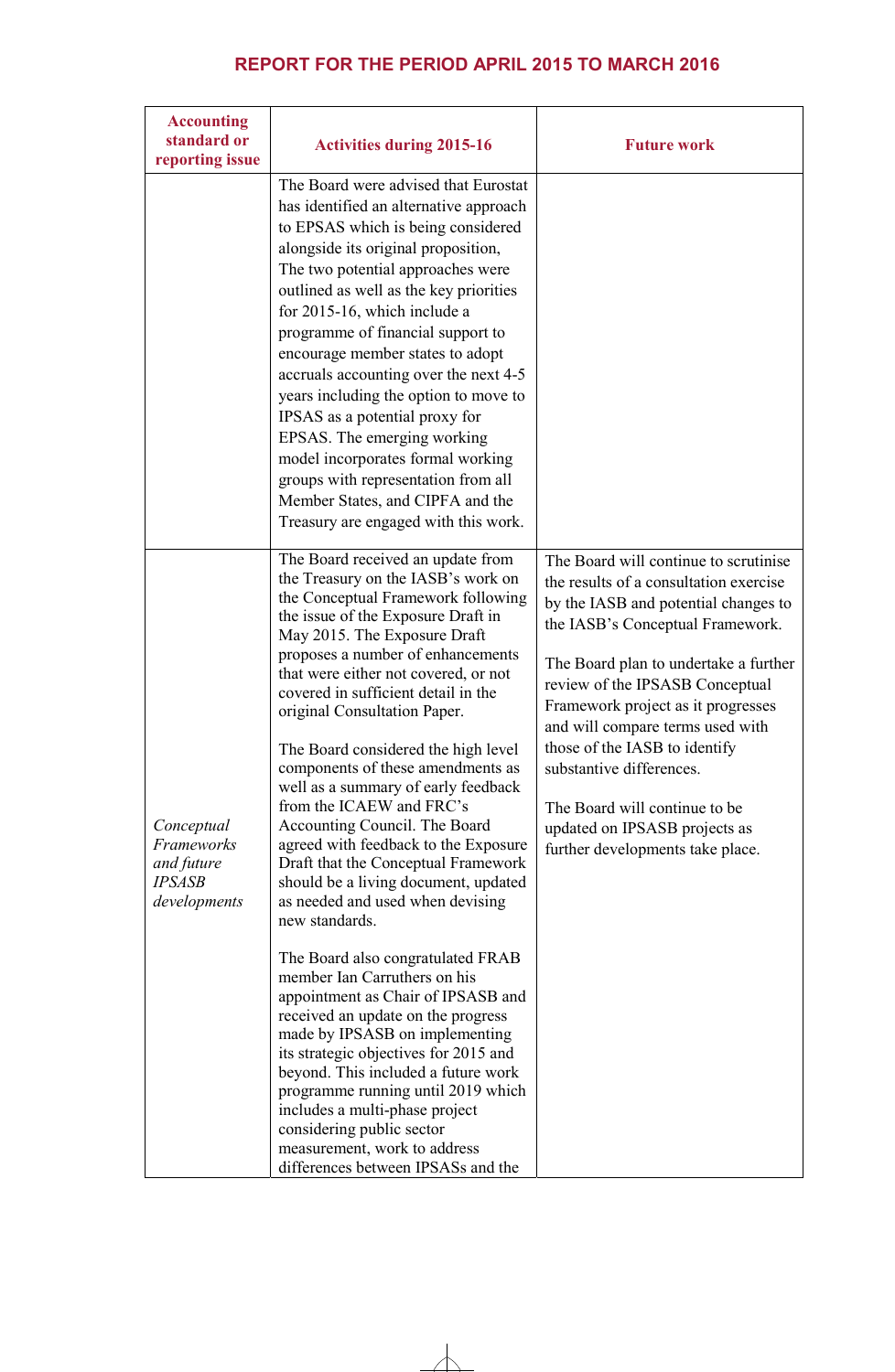| <b>Accounting</b><br>standard or<br>reporting issue | <b>Activities during 2015-16</b>                                                                                                                                                                                                                                                                | <b>Future work</b> |
|-----------------------------------------------------|-------------------------------------------------------------------------------------------------------------------------------------------------------------------------------------------------------------------------------------------------------------------------------------------------|--------------------|
|                                                     | Conceptual Framework and<br>accounting requirements for                                                                                                                                                                                                                                         |                    |
|                                                     | infrastructure assets.                                                                                                                                                                                                                                                                          |                    |
|                                                     | Feedback was provided from the<br>inaugural International Public Sector<br>Standard Setters Forum. Issues that<br>the IPSASB had been considering<br>included social benefits, heritage<br>assets and the overall approach in<br>differentiating between exchange and<br>non-exchange expenses. |                    |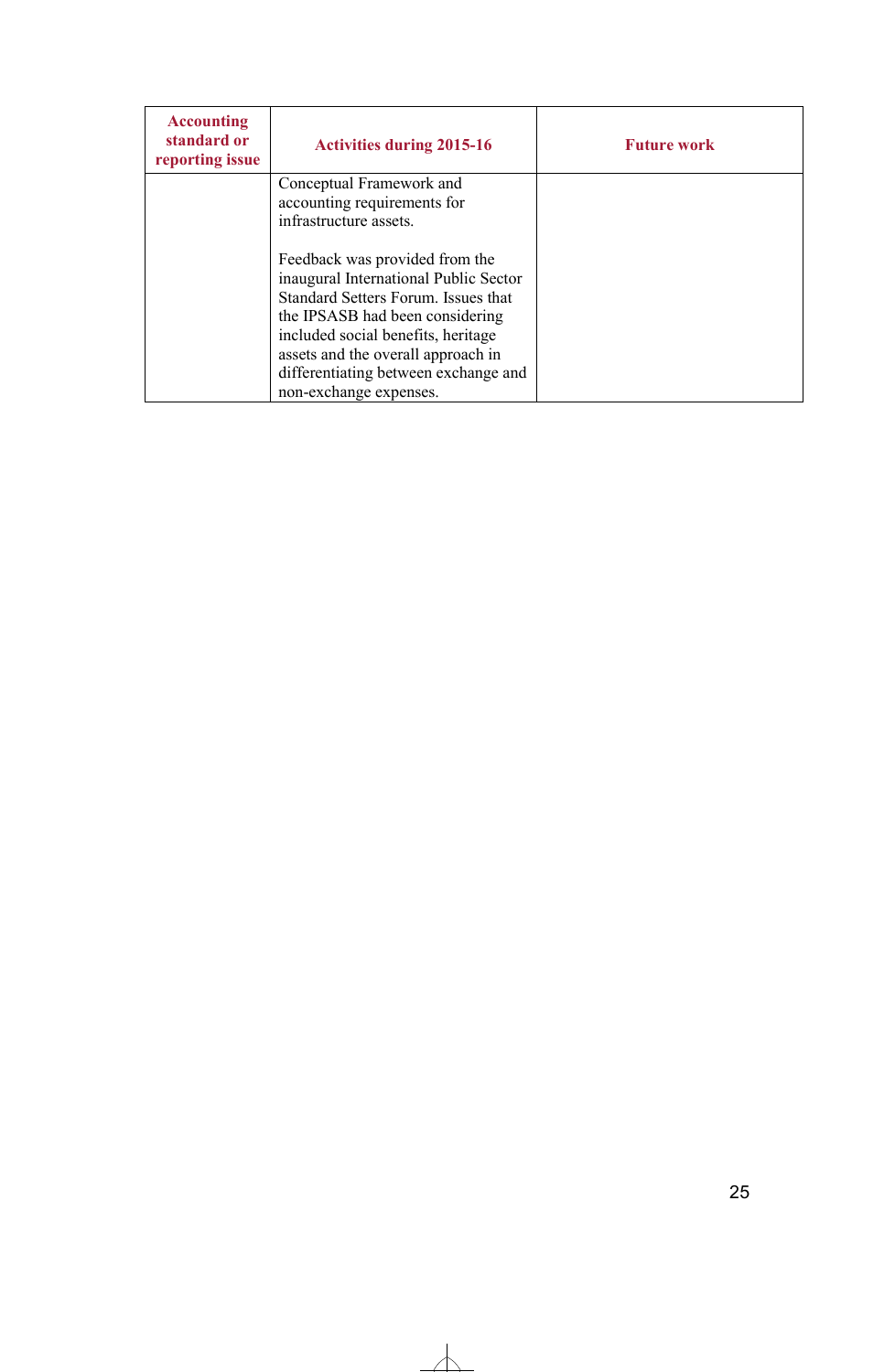### Table 3

| <b>Accounting</b><br>standard or<br>reporting issue              | Board meeting where the accounting standard or issue was discussed |                  |                      |
|------------------------------------------------------------------|--------------------------------------------------------------------|------------------|----------------------|
|                                                                  | <b>18 June 2015</b>                                                | 19 November 2015 | <b>17 March 2016</b> |
| <b>IFRS</b>                                                      |                                                                    |                  |                      |
| IFRS 9, Financial<br>instruments                                 | $\checkmark$                                                       | ✓                | ✓                    |
| IFRS 15, Revenue<br>from Contracts<br>with Customers             | ✓                                                                  |                  |                      |
| IFRS 16, Leases                                                  |                                                                    |                  | $\checkmark$         |
| Other issues                                                     |                                                                    |                  |                      |
| Research and<br>development under<br><b>ESA 10</b>               | ✓                                                                  | ✓                |                      |
| Simplifying and<br>streamlining<br>statutory accounts            |                                                                    | ✓                | ✓                    |
| Whole of<br>Government<br>Accounts (WGA)                         | ✓                                                                  | ✓                |                      |
| Discount rates                                                   | ✓                                                                  |                  |                      |
| European Public<br><b>Sector Accounting</b><br>Standards (EPSAS) |                                                                    | ✓                | ✓                    |
| Conceptual<br>Frameworks and<br>future IPSASB<br>developments    |                                                                    | ✓                |                      |